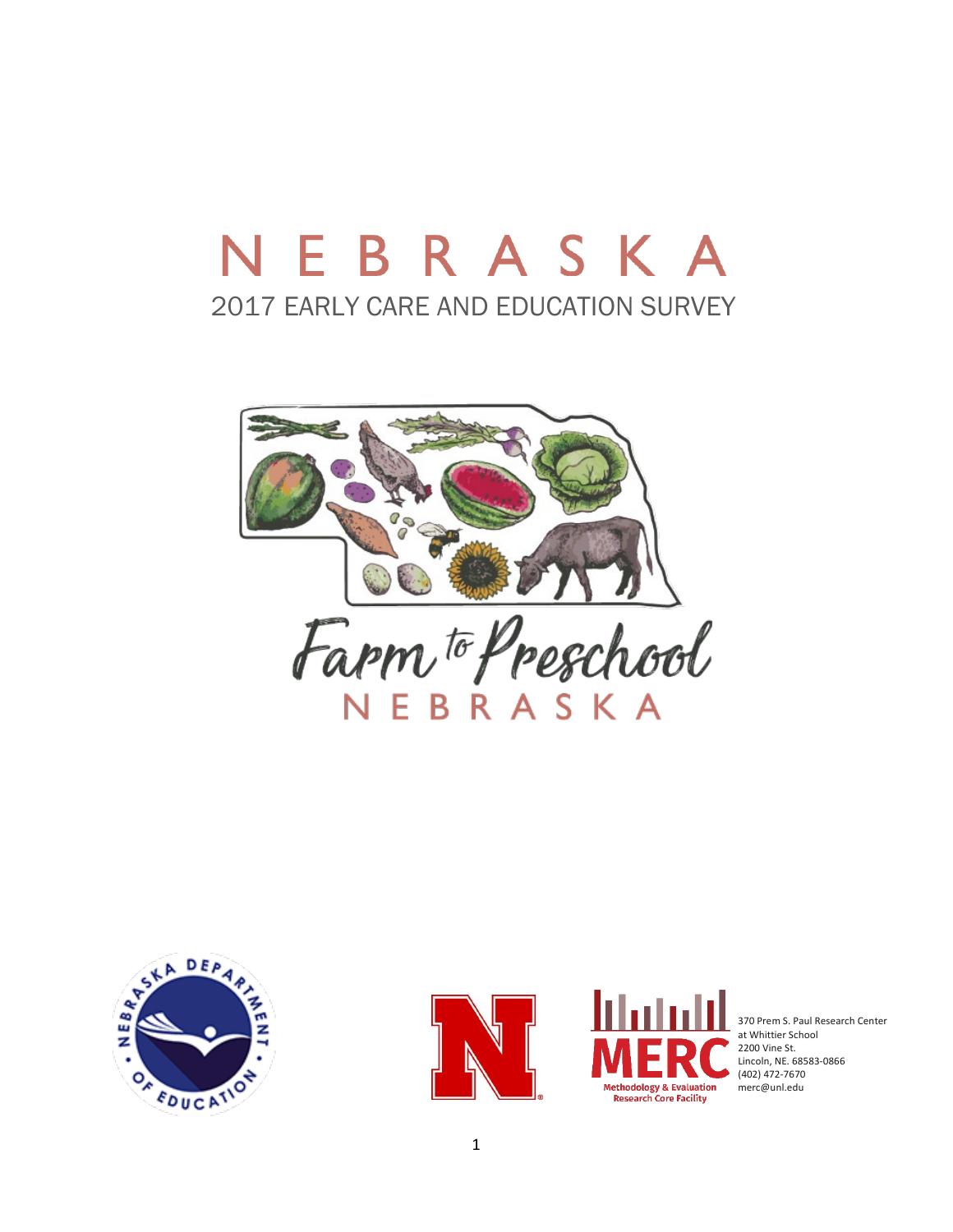### Farm to School Surveys: Early Care Education November 2020

If you have any questions or concerns regarding the information reported within, please contact us at:

Methodology and Evaluation Research Core Facility Social and Behavioral Sciences Research Consortium University of Nebraska – Lincoln 370 Prem S. Paul Research Center at Whittier School 2200 Vine Street Lincoln, NE 68583-0866 402-472-7670 merc@unl.edu merc.unl.edu

The mission of the Methodology and Evaluation Research Core Facility (MERC) is to provide state-of-the-art methodological support and services that promote and sustain excellence in the social and behavioral sciences through active collaborations with existing centers, initiatives, and units. The facility includes service units that support innovative approaches to sample design, data collection, analysis, and evaluation in a collaborative environment of transdisciplinary research. MERC is a service center that is part of the Social and Behavioral Sciences Research Consortium at the University of Nebraska-Lincoln.

> Prepared by: Alian Kasabian, PhD Director of MERC

Prepared for: Sarah Smith, Nebraska Department of Education

The conduct of this study and the preparation of this report were sponsored by the *Nebraska Department of Education*. Any opinions, findings, conclusions, or recommendations expressed in this publication are those of the authors and do not necessarily reflect the views of the *Nebraska Department of Education.*

Suggested Citation: Kasabian, Alian. 2020. "Farm to School Surveys: Early Care Education." Unpublished report. Lincoln, NE: University of Nebraska-Lincoln, Methodology and Evaluation Research Core Facility.

The University of Nebraska does not discriminate based upon any protected status.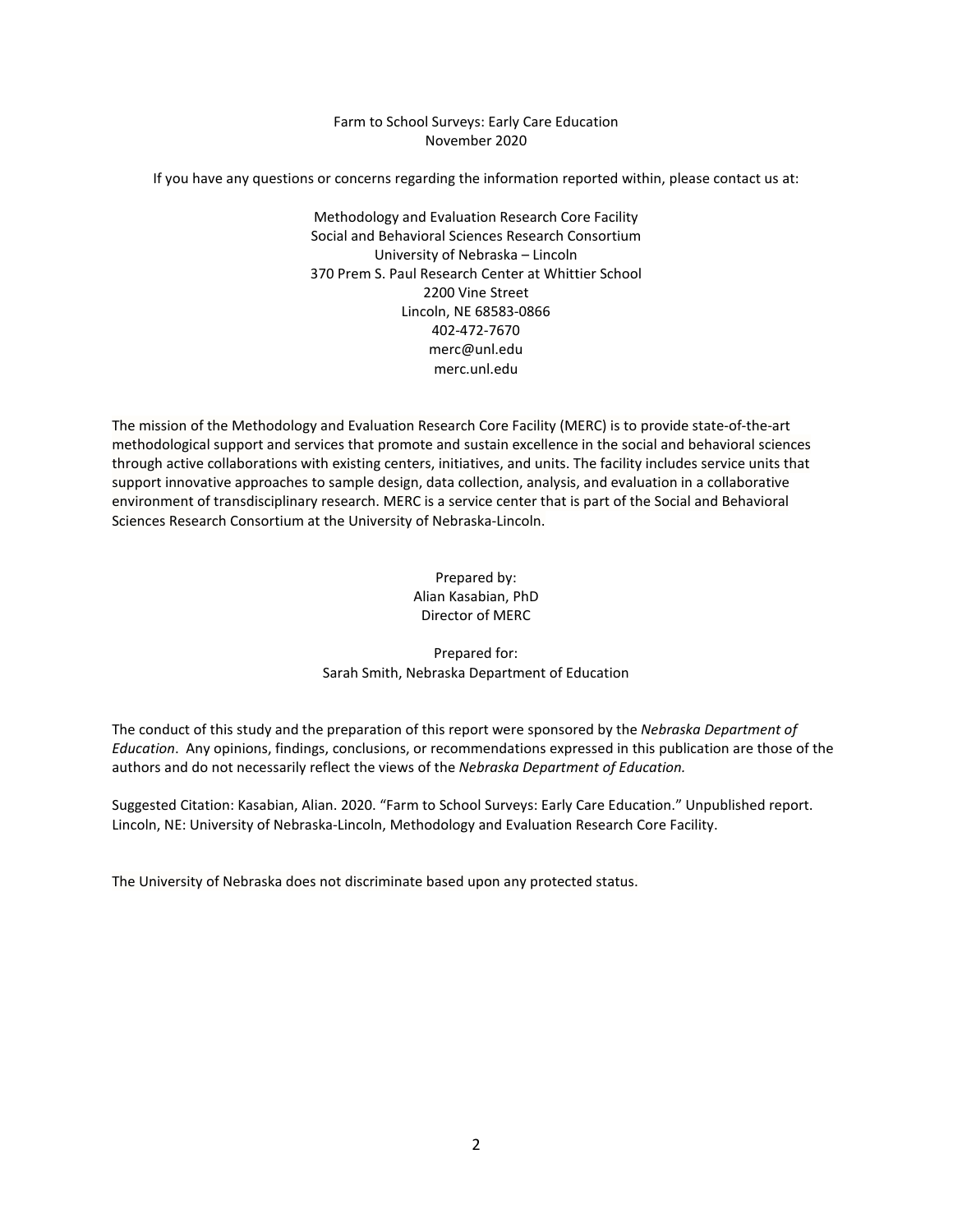# Contents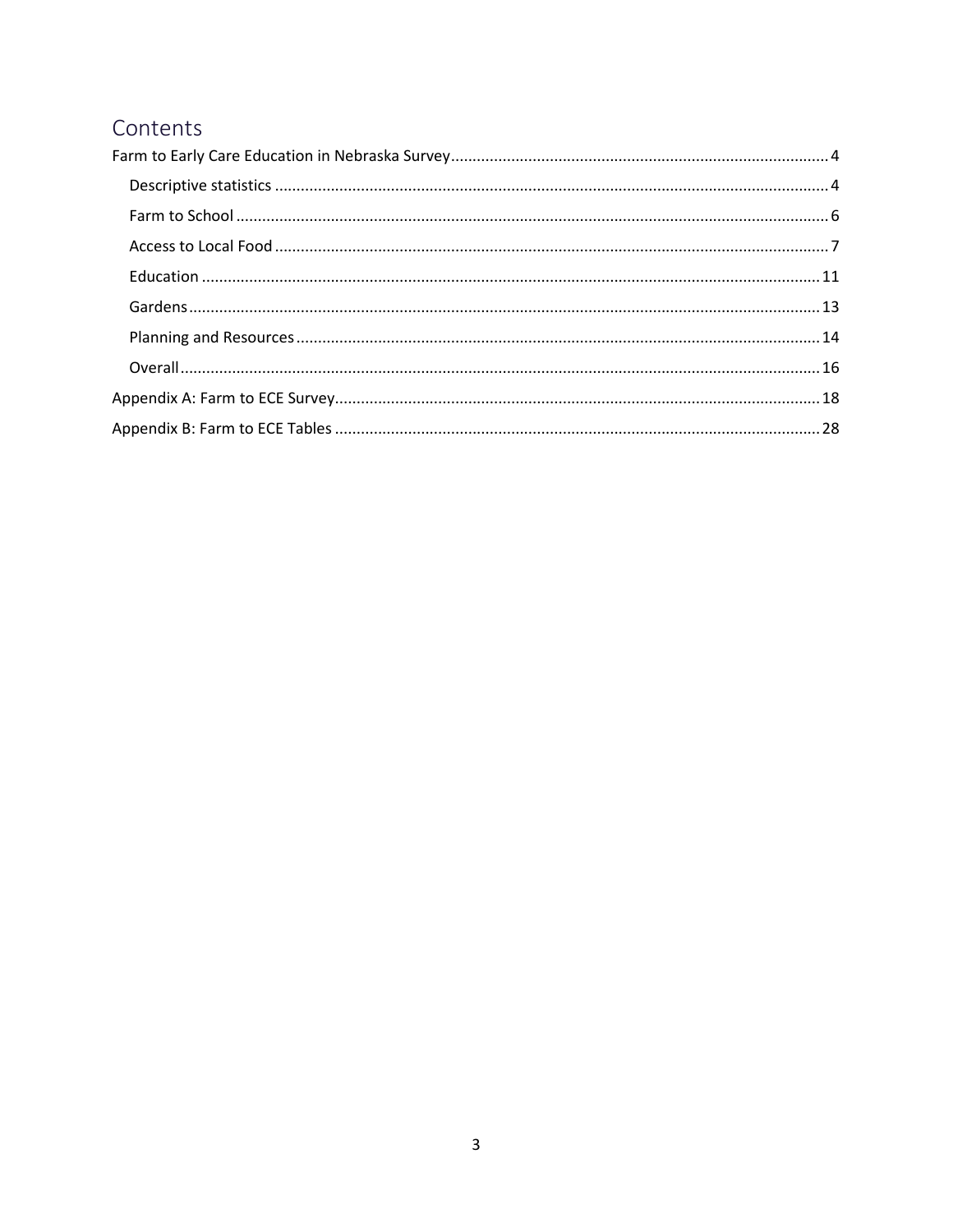# <span id="page-3-0"></span>Farm to Early Care Education in Nebraska Survey

In October 2017, 332 early care educators opened a survey link sent to them over email. After removing respondents who did not answer any questions, 309 responses remained. These responses were analyzed for overall descriptive statistics, as well as the following breakdowns:

- Family based provider (n=225) vs. childcare center (n=80)
- Locations with more than 10 attendees (n=127) vs. smaller (n=177)
- Urban (n=155) vs. rural (n=147) (using site location and county RUCC code)
- Locations who have mostly full-time (75%+) (n=201) vs. more part-time attendees (n=105)
- Locations that have mostly infants and toddlers (n=138) vs. older attendees (n=142)
- Those that have gardens ( $n=112$ ) vs. those that don't ( $n=136$ )

Only statistically significant group breakdowns are displayed.

### <span id="page-3-1"></span>Descriptive statistics

Respondents were asked to choose from a list of 9 (+ other, specify) descriptions of their program model (Table 1). Ten percent of respondents chose more than one description. Almost three-quarters of respondents said they were licensed family programs, distantly followed by single site childcare centers. For the purposes of comparison, licensed and exempt daycare home programs were grouped together as "family" (74%) and the rest were coded as "center" (26%). The other categories included adult care programs, and after school programs.

| Table 1: Type of program (check all that apply) (n=306) |     |
|---------------------------------------------------------|-----|
| Licensed family daycare home program                    | 73% |
| Childcare center - single site                          | 16% |
| Non-profit Center                                       | 6%  |
| Childcare center - multiple-sites                       | 5%  |
| Head Start and/or Early Head Start Center               | 3%  |
| <b>Faith-based Center</b>                               | 3%  |
| Private                                                 | 2%  |
| Preschool or childcare through a K-12 school district   | 2%  |
| Other (please specify)                                  | 2%  |
| Exempt family daycare home program                      | 1%  |

As expected, family home programs were smaller than centers, overall, with a median of 9 attendees, versus the median of 74 for centers. Altogether, the respondents represented at least 54,780 students across the state. Most of these were school-aged children in part-time programs (Table 2).

|                        | Full-time (1) | Part-time (2) |
|------------------------|---------------|---------------|
| Infants (1-12 mos)     | 1,027         | 144           |
| Toddlers (13-35 mos)   | 1.975         | 871           |
| Preschoolers (3-5 yrs) | 2.934         | 2,387         |
| School-aged            | 4.157         | 41,285        |
| Totals                 | 10,093        | 44,687        |

### **Table 2: Enrollment numbers (n=298)**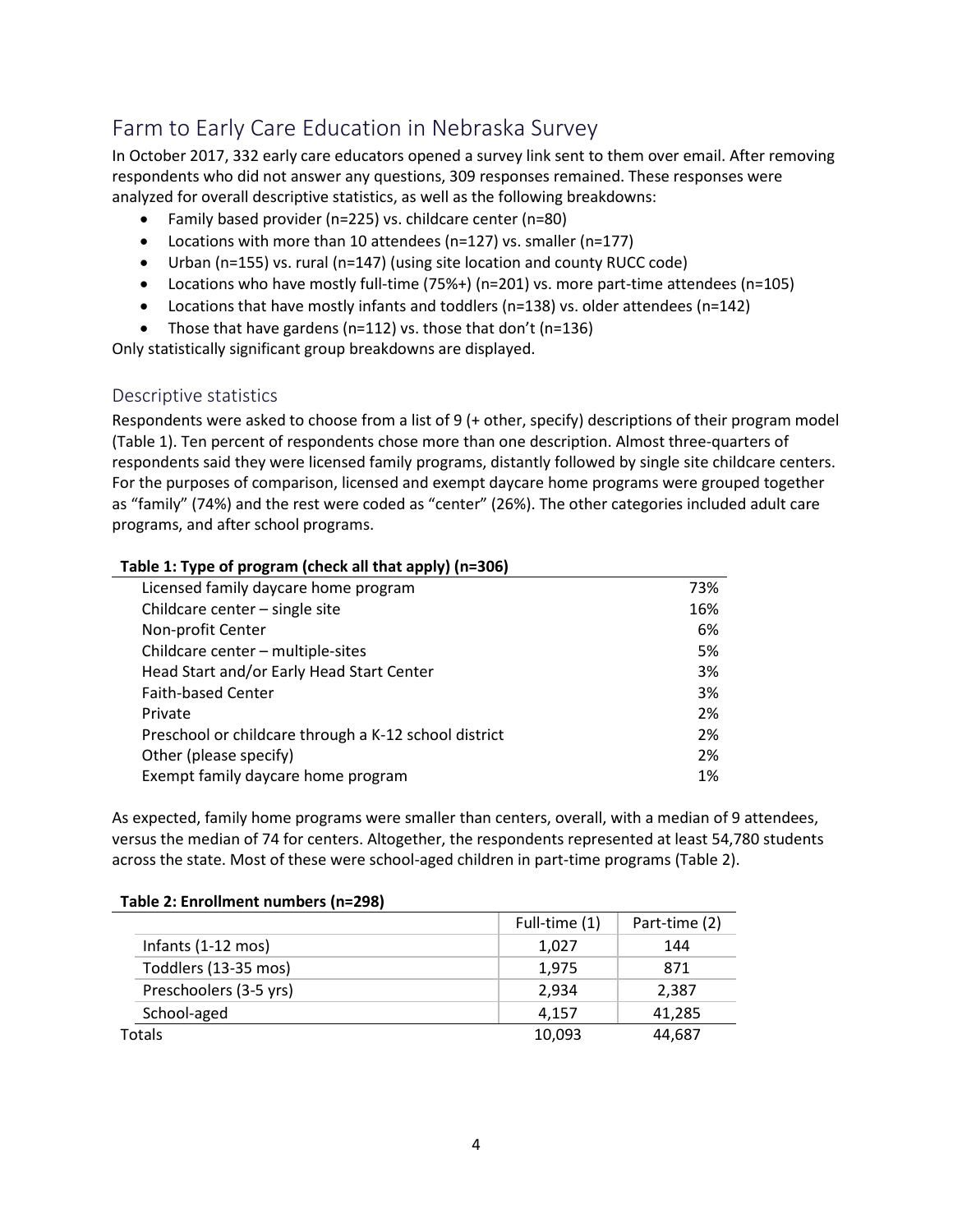For comparison purposes, the United States Department of Agriculture Rural-Urban Continuum Codes (RUCC)  $1$  codes for counties were used to define urban versus rural respondents, with metro codes coded as urban (51%), and the rest as rural (49%). Compared to self-report service demographics (Table 3), which asked "*How would you BEST describe the demographics of the area your program provides services to?*" the most common was rural. Comparing the two codings, 16% of respondents did not match (eight chose more than one option). In some cases, there was a straightforward misclassification (such as a town of about 25,000 people entered as urban), but other cases were more complicated because of proximity to urban or tribal areas.

| Table 3: Service demographics (n=308) |     |        |       | Table 4: RUCC vs. self-report (n=300) |           |
|---------------------------------------|-----|--------|-------|---------------------------------------|-----------|
| Urban                                 | 42% |        |       | Service demo                          |           |
| <b>Suburban</b>                       | 20% |        |       | Rural +                               | Urban $+$ |
| Rural                                 | 57% |        |       | Tribal                                | Suburban  |
| Tribal                                | 1%  | County | Rural | 42%                                   | 6%        |
| l don't know                          | 8%  |        | Jrban | 10%                                   | 41%       |

To assess the representation of respondents across the state, but reduce identifiability, locations were matched to their Education Service Units (ESUs). Due to limited information and time, ESU 3 (outer Omaha area) includes respondents that are likely in ESU 19, and ESU 6 includes respondents likely in ESU 18 (Lincoln Public Schools). More than a quarter of respondents were located in the Omaha metro area, and one in five were located in ESUs 6 and 18 (Lincoln and areas west). The lowest representation was from ESUs 13 (Scottsbluff and Panhandle) and 15 (Trenton, including McCook).





<span id="page-4-0"></span><sup>1</sup> RUCC code explanation: https://www.ers.usda.gov/data-products/rural-urban-continuum-codes/documentation/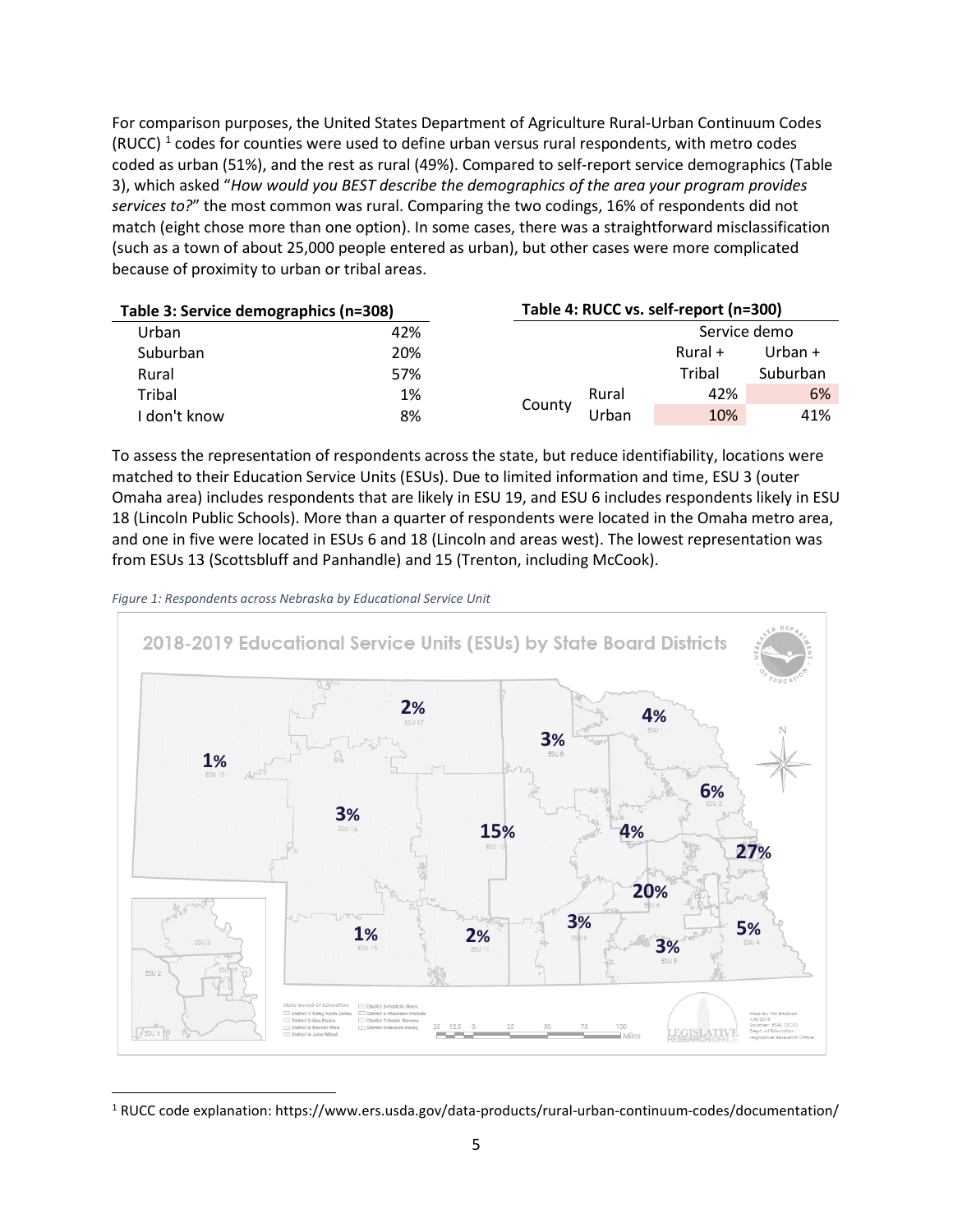Almost all respondents received Child and Adult Care Food Program (CACFP) funding for meals (98%), and over two-thirds prepared snacks or meals from scratch (68%). A quarter said they seldom prepare food from scratch, and 4% said seldom or never. Seven sites (2%) said their food was prepared off-site.

### <span id="page-5-0"></span>Farm to School

Respondents were asked whether they did any farm to school activities. About a third of the respondents (n=101) did not select any of the activities. Of the three activities listed, serving local food products was the most popular, with about four out of five sites doing F2S activities serving local food (Figure 2). This percentage goes up to 94% when later questions about purchased local food were taken into account (this is not included in Figure 2). Based on the original question only, there were significant differences between site types, and also site size, with family sites and smaller locations serving local food more often. (While there is overlap between these two characteristics, there are places where they differ.)



Creating and tending edible gardens was the second most popular F2S activity, with half of sites (51%) reporting this activity. As one might expect, sites that had gardens were more likely to do this (84% vs. 15%, *p*<0.001). Conducting education activities (such as farmers visiting the classroom, farm visits, cooking/food education focused on local foods, or educational sessions for parents about these activities) was the least popular activity, with one in five sites doing them (Figure 3). Large sites were more than five times more likely than smaller sites to have these activities, and sites with more parttime attendees were twice as likely than sites with more full-time attendees.



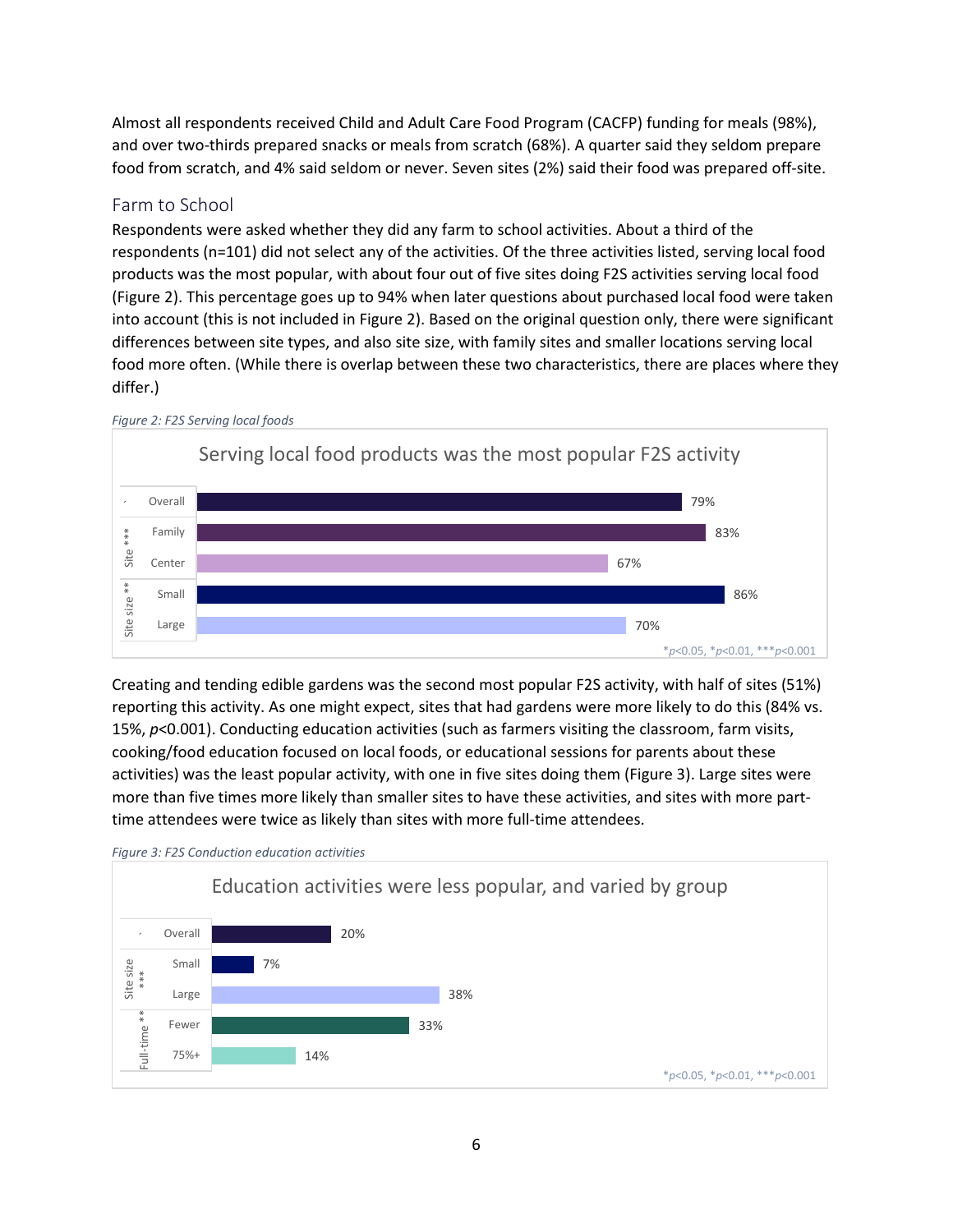These sites were asked how long they had engaged in F2S activities – from less than a year to more than 3 years. About a third (35%) had done them for more than 3 years, with 22% between 1-3 years, and 20% less than a year. About a quarter (24%) did not know when their activities started. Excluding those sites who did not know when they started F2S, there were significant differences based on site size. More than half (57%) of small sites (with ten or fewer attendees) did F2S activities for more than three years, compared to a third of larger sites (*p*<0.001). Sites without gardens were almost twice as likely than those with gardens to have started F2S activities in the previous year (35% vs. 18%, *p*<0.001).

Sites that did not do any of the three activities were asked about whether they intended to increase or introduce F2S activities in the following year. Nearly two-thirds of respondents did not know if they would, with the remaining sites almost evenly split between yes and no (Figure 4). Small sites were less likely than larger sites to intend to increase or introduce F2S activities in the next year (25% vs 65%, *p*<0.05).



### <span id="page-6-0"></span>Access to Local Food

Providers were asked about the sources of locally grown food purchased for their program. More than one out of five (22%) did not purchase locally grown food, but there were several significant differences between groups (Figure 5). Centers, urban locations, and sites that did not have gardens were less likely to purchase locally grown food for their program.

I don't know



*Figure 5: Does not currently purchase any locally grown food*

Almost half (46%) of sites purchased locally grown from farmers' markets, with differences by groups. Over half (55%) of small sites purchased from farmers' markets, compared to 36% of larger sites that did not (*p*<0.001). Donated garden produce from parents or community members was the second most common source of local food for sites (43%). Donated produce was more common in larger programs (50% vs. 39%, *p*<0.05), rural locations (55% vs. 32%, *p*<0.001), and those with their own gardens (53% vs. 39%, *p*<0.05). Overall, about a third (34%) of sites got produce from their own garden, and not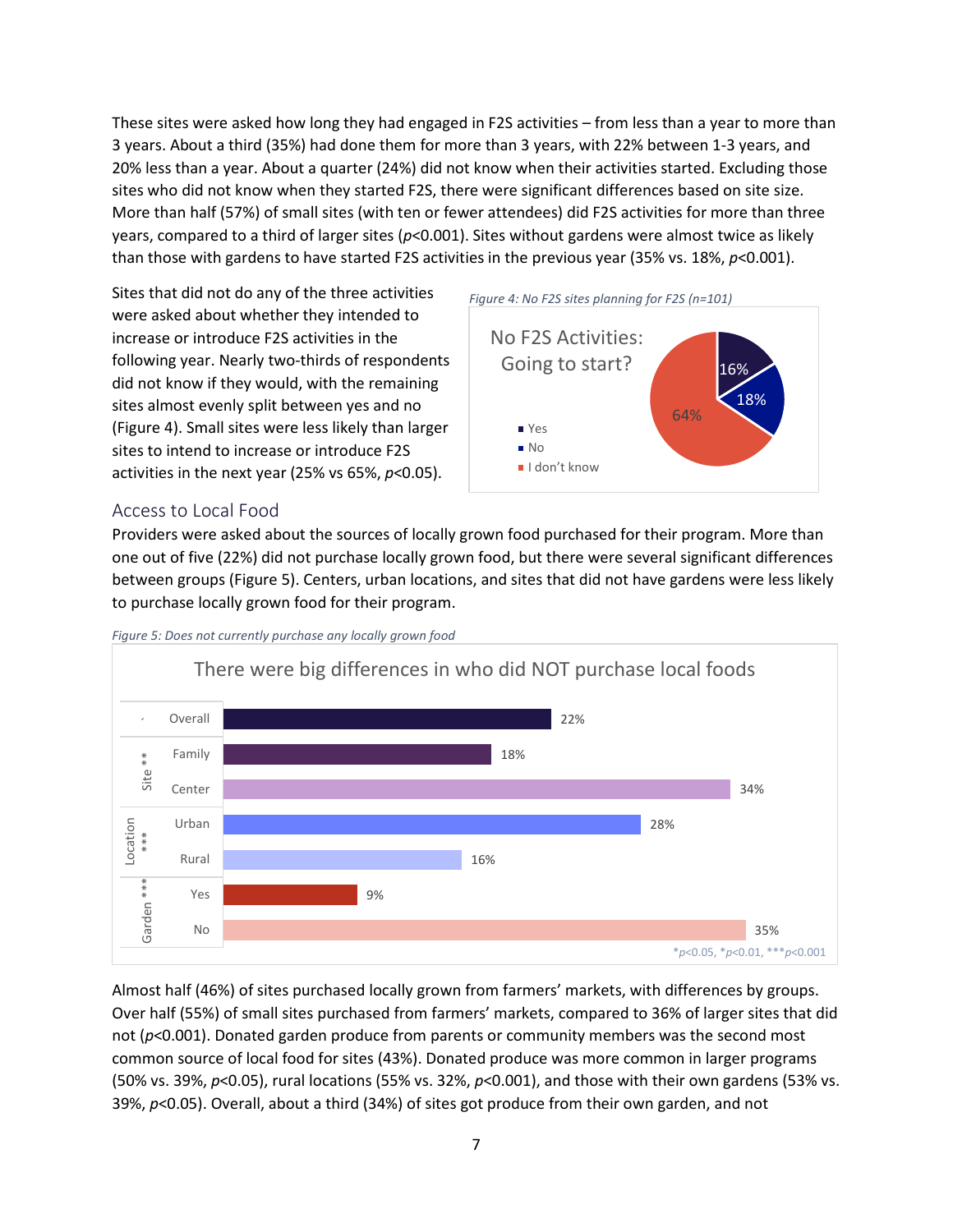surprisingly, sites with gardens were also more likely to get produce from their own garden (74% vs. 5%, *p*<0.001).

Only one in ten sites received locally grown food from food distributors (like Thompson or Sysco), but there were many group differences (Figure 6). The biggest difference was by site type, with a third of centers getting local food from distributors versus 2% of family programs. The other differences were large, but not as great. Sites that had fewer infants and toddlers, had more full-time attendees, and were larger were all at least twice as likely to get their local goods from a food distributor than their counterparts.



*Figure 6: Food distributors as source of local food*

Nine percent of sites got local food directly from farms, with a similar number getting it from USDA foods (8%). Only 2% used community supported agriculture programs, and only sites with at least half infants and toddlers used these programs (3% vs. 0% of those with more older attendees, *p*<0.05). Only two sites (1%) said they used food hubs (like the Nebraska Food Cooperative or Lone Tree Foods).

When asked about their top three barriers to procuring local products (out of a list of 16 issues), cost was selected by more than half (56%) of respondents. (It was also the biggest barrier for one out of four sites.) Seasonality of fruits and vegetables was also selected by more than half (53%) of sites (21% chose as biggest barrier). About a third (34%) said availability of local foods, and about a quarter said knowledge of how to order local items (26%) and storage (24%).

The frequency of serving local foods varied greatly by the kind of food (Table 5), and also group characteristics for six of the ten categories listed. While local milk was served most frequently (daily by more than a third of sites), almost half of sites said they never served local milk. Only plant based proteins, grains, and other dairy were used less frequently from local sources. Local fruits and vegetables were served daily by more than a quarter of sites, and were overall, used the most frequently. Meat/poultry was also a more common local food item.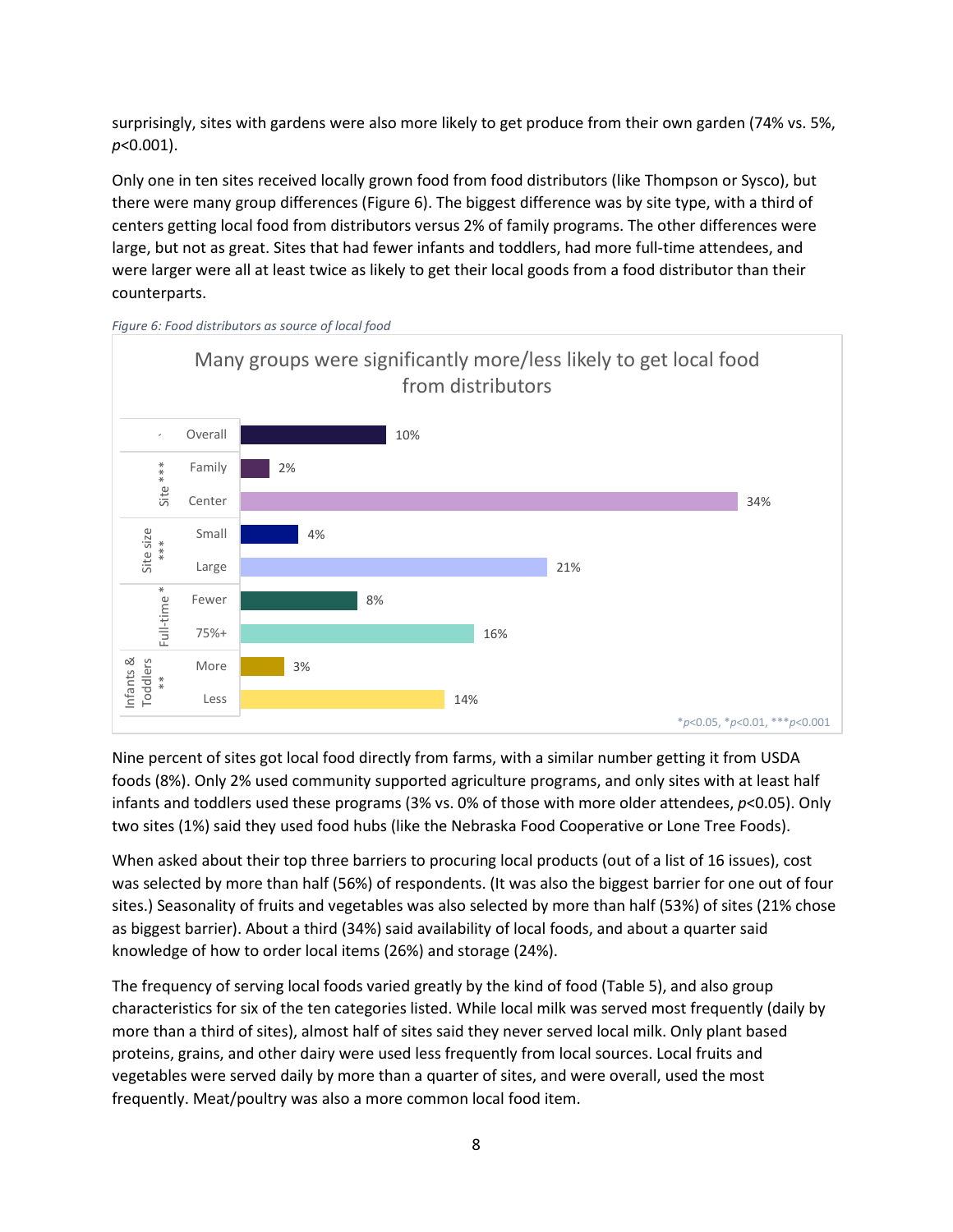|                      | -     | $1+$ times a | $1+$ times a | A few times | Almost |              |
|----------------------|-------|--------------|--------------|-------------|--------|--------------|
|                      | Daily | week         | month        | a year      | never  | <b>Never</b> |
| Milk                 | 35%   | 3%           | 1%           | 4%          | 10%    | 48%          |
| Vegetables           | 27%   | 27%          | 15%          | 16%         | 6%     | 9%           |
| Fruits               | 27%   | 21%          | 16%          | 18%         | 8%     | 10%          |
| Meat/poultry         | 24%   | 16%          | 7%           | 6%          | 12%    | 34%          |
| Grains and flour     | 20%   | 9%           | 4%           | 3%          | 13%    | 52%          |
| Other Dairy          | 11%   | 21%          | 2%           | 3%          | 13%    | 51%          |
| Herbs or spices      | 10%   | 13%          | 11%          | 6%          | 15%    | 45%          |
| Other                | 8%    | 2%           | 4%           | 0%          | 10%    | 76%          |
| Bakery items         | 7%    | 18%          | 19%          | 13%         | 14%    | 29%          |
| Eggs                 | 6%    | 26%          | 15%          | 12%         | 12%    | 30%          |
| Plant-based proteins | 4%    | 15%          | 12%          | 6%          | 13%    | 49%          |

**Table 5: Frequency of serving local foods at site (n=284)**

For the purposes of group comparisons, the six response categories shown in Table 5 were collapsed into three: at least weekly, less than weekly, and never/almost never. While there were significant group differences in 6 of the 10 items, only meat serving was common to three groups (Figure 7). Family based and rural programs were more likely than centers and urban programs to serve local meat and poultry daily. The differences by site size were smaller, with the biggest difference in the middle category of less frequent serving of local meat/poultry.



*Figure 7: Frequency of serving local meat/poultry*

Most of the other group differences were limited to type of site (Figure 8). For vegetables, fruit, meat, and eggs, family based programs were more likely than centers to serve local item at least weekly. Sites with gardens were more likely to serve local vegetables (64% vs. 45% for those without), and eggs (41% vs. 23%) at least weekly (*p*<0.01).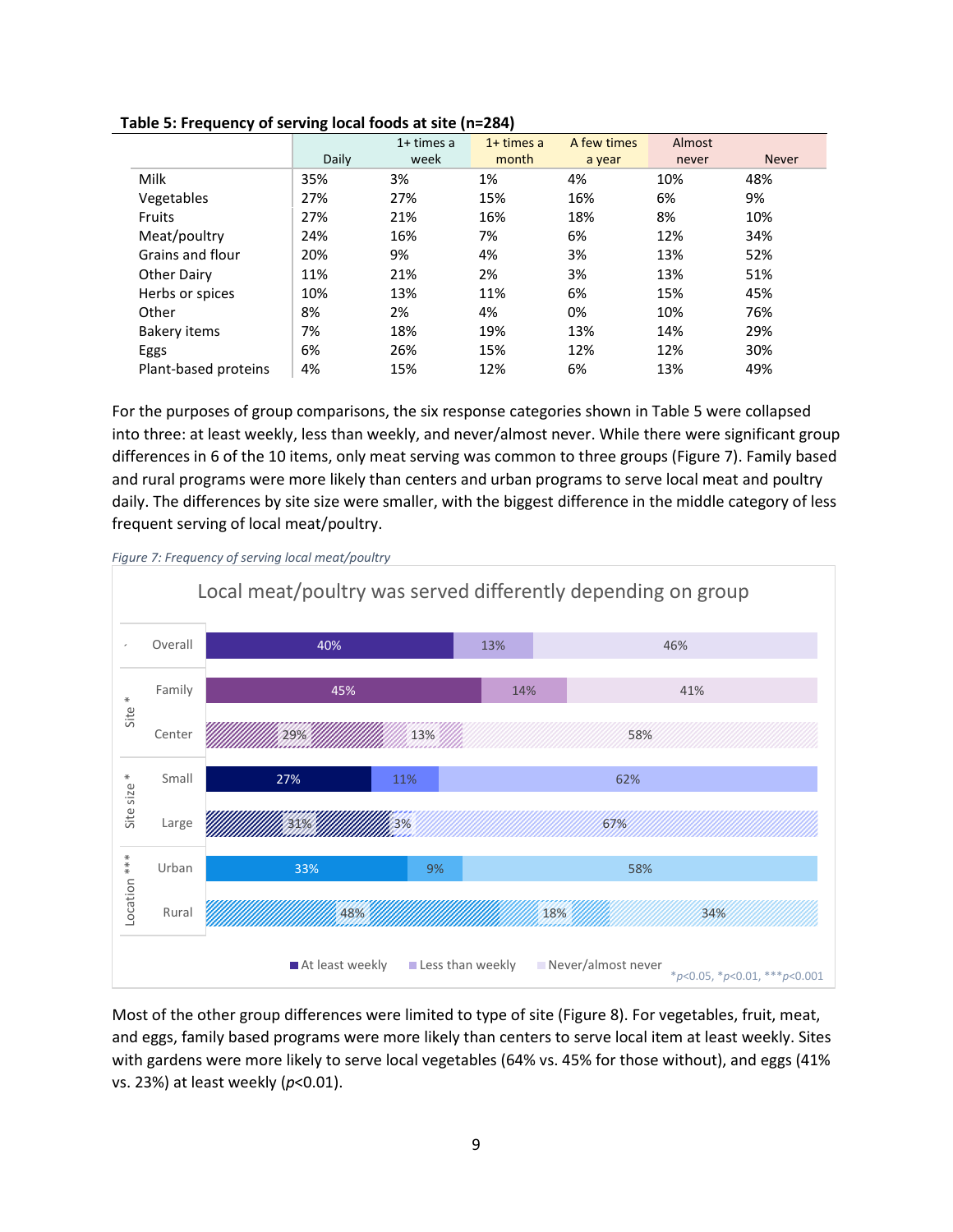*Figure 8: Frequency of serving local products by site type and F2S activity*



Respondents answered their estimated percentage of food purchased from local sources. Overall, the same percentage of respondents said never and more than 20% (Figure 9). By site, a similar percentage of both family and center programs chose the highest category, but family programs were more likely to purchase local food.



*Figure 9: Estimate of the percentage of food purchased from local sources*

The sites were asked to list up to five specific local food items purchased in the previous year, based on estimated dollars spent. A total of 691 items were listed by 162 respondents, which broke down to 62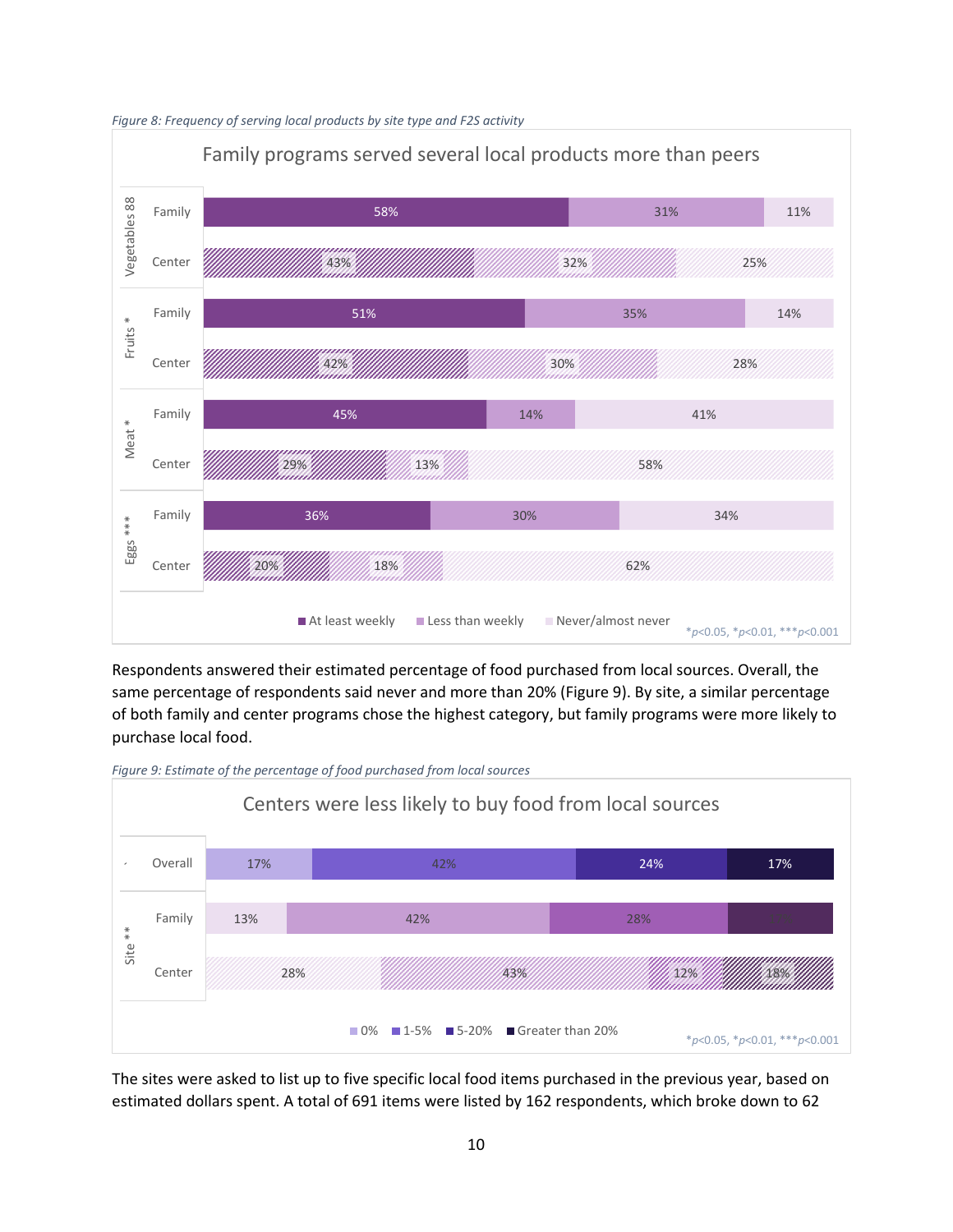different items. Overall, vegetables were the most commonly entered item (45%), followed by fruit (33%), meat (12%), dairy (6%), and bread (3%). Apples were the entered by about half of respondents (52%), representing 12% of the total items listed. Cucumbers were a close second (49%), followed by tomatoes (43%), beef (27%), and watermelons (23%).

Seventy three respondents answered the follow-up question about local products their program was unable to purchase due to barriers such as lack of supply or costs. Out of 209 total items listed, there were 76 different items. Meats (generally) was the most common item listed (by 23% of sites), but beef (14%) and chicken (12%) were third and fourth, respectively. Fruit (generally) was the second most common (16%), and milk (12%) was fifth. While meat items were the most common specific items, they came in second overall (23%), behind fruit (31%). A number of items listed were unlikely to be found locally, like oranges, pineapple, avocados, or seafood. Some people specified "out of season" items, struggling with the concept of local food sourcing.

### <span id="page-10-0"></span>Education

Overall, only 7% of respondents had set curriculum/resources – fewer than did not know (9%). Of the 16 respondents who specified their curriculum/resources, the same number (3) mentioned CACFP, Nutrition and Physical Activity Self-Assessment for Child Care (NAP SACC), or MyPlate resources. Farm to School for Early Childhood, Cooking Matters, Creative Curriculum, GeeWhiz, and Mother Goose were all mentioned as well.

While family sites were more likely to do F2S activities than centers, centers were more likely to have a set curriculum or resources for their Farm to Early Childcare and Education activities (Figure 10).





Twelve specific F2S activities were listed to assess what was already being done, planned to be done in the 2018-19 school year, or not planned to start (Table 6). Educating children about locally grown food was the most common activity, reported by 42% or respondents. In terms of planned activities, celebrating National Farm to School Month was planned to start by a third of sites. The least common activities were hosting F2S community events, working with local farmers, or having a chef visit the site.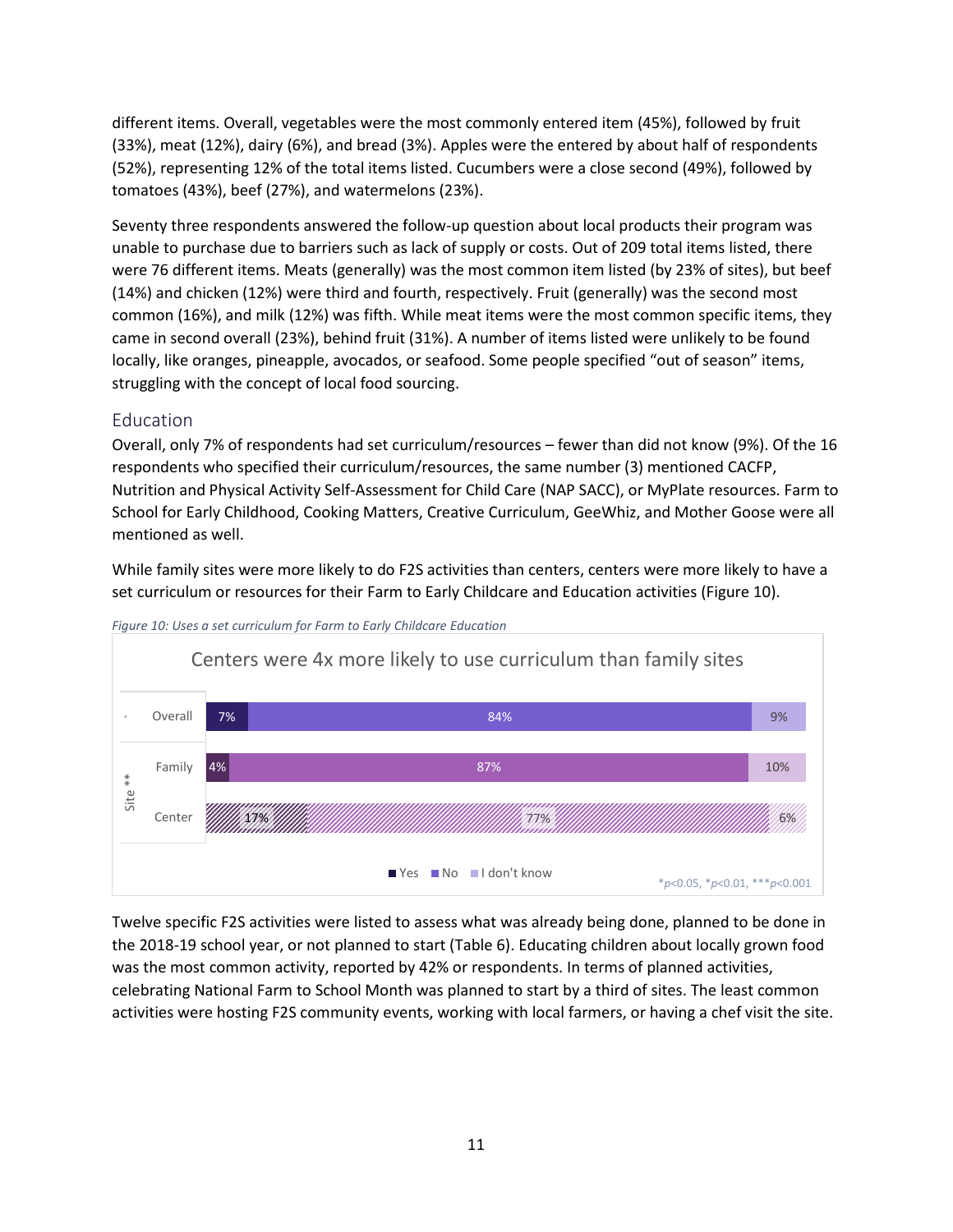|                                                                                              | Already doing | Yes, we plan to start<br>this activity | No, we do not plan<br>to start this activity |
|----------------------------------------------------------------------------------------------|---------------|----------------------------------------|----------------------------------------------|
| Educating children about locally grown food, how food grows, where it<br>comes from          | 42%           | 32%                                    | 26%                                          |
| Planting or working with children in an edible garden at your site                           | 39%           | 21%                                    | 40%                                          |
| Holding taste tests/cooking demonstrations of locally produced foods                         | 16%           | 16%                                    | 68%                                          |
| Holding taste tests/cooking demonstrations of school-based gardens                           | 16%           | 13%                                    | 71%                                          |
| Conducting field trips to farms, gardens, or farmers markets                                 | 15%           | 19%                                    | 66%                                          |
| Promoting locally produced foods in general at the site                                      | 9%            | 20%                                    | 70%                                          |
| Having farmers visit the site                                                                | 8%            | 14%                                    | 78%                                          |
| Celebrating National Farm to School Month                                                    | 6%            | 33%                                    | 61%                                          |
| Hosting a special event or day related to food and farms                                     | 5%            | 19%                                    | 76%                                          |
| Working with local farmers/producers to develop a specific food<br>product using local foods | 5%            | 10%                                    | 85%                                          |
| Hosting farm to school related community events                                              | 4%            | 10%                                    | 86%                                          |
| Having a chef visit the site                                                                 | 4%            | 12%                                    | 84%                                          |

### **Table 6: Activities in action, planning, or neither (n=247)**

There were a great many differences by group in activity adoption. Table 7 summarizes the significant group differences for the data in Table 6 – limited to the activities already happening (for the sake of space). Overall, centers were at least twice as likely as family programs to be doing four activities: field trips, farmer's visits, National F2S Month, and promoting locally produced foods on site. Larger sites (more than 10 attendees) were more likely than smaller sites to already be doing 6 of the 12 listed activities. While the differences in what was already happening were dramatic for other group characteristics, by site size, the differences were more obvious in what they were planning to start. For example, a quarter of large sized sites planned to have farmers visit, versus 6% of smaller sites, and 24% of larger sites planned to start taste tests, versus 10% of smaller sites. Sites with fewer infants and toddlers were more likely to work with children in the garden, and promote local food on site, while sites with more part time attendees were more likely to work with farmers. Sites with gardens followed a very similar (but not identical) pattern, with a greater likelihood for 10 of the 12 listed activities.

### **Table 7: Group differences in activities already happening (n=247)**

|                                                |     | Site |     | Size       | <b>FT</b> |      | Inf & Todd  |      |     | Garden |
|------------------------------------------------|-----|------|-----|------------|-----------|------|-------------|------|-----|--------|
|                                                | Fam | Cen  | Sm  | <b>Lrg</b> | Fewer     | 75%+ | <b>More</b> | Less | Yes | $No$   |
| Planting or working with children in an edible |     |      |     |            |           |      |             |      |     |        |
| garden at your site                            |     |      |     |            |           |      | 31%         | 49%  | 79% | 5%     |
| Conducting field trips to farms, gardens, or   |     |      |     |            |           |      |             |      |     |        |
| farmers markets                                | 11% | 28%  | 10% | 22%        |           |      |             |      | 23% | 9%     |
| Having farmers visit the site                  | 5%  | 15%  | 7%  | 9%         | 15%       | 3%   |             |      |     |        |
| Holding taste tests/cooking demonstrations of  |     |      |     |            |           |      |             |      |     |        |
| locally produced foods                         |     |      | 15% | 16%        |           |      |             |      | 28% | 6%     |
| Holding taste tests/cooking demonstrations of  |     |      |     |            |           |      |             |      |     |        |
| (pre)school-based gardens                      |     |      | 10% | 22%        |           |      |             |      | 30% | 5%     |
| Celebrating National Farm to School Month      |     |      |     |            |           |      |             |      |     |        |
| (October)                                      | 3%  | 13%  | 4%  | 9%         |           |      |             |      | 11% | 2%     |
| Hosting farm to school related community       |     |      |     |            |           |      |             |      |     |        |
| events                                         |     |      |     |            |           |      |             |      | 9%  | 0%     |
| Educating children about locally grown food,   |     |      |     |            |           |      |             |      |     |        |
| how food grows, where it comes from            |     |      | 39% | 48%        |           |      |             |      | 58% | 29%    |
| Working with local producers to develop a      |     |      |     |            |           |      |             |      |     |        |
| specific food product using local foods        |     |      |     |            | 6%        | 4%   |             |      | 10% | 1%     |
| Promoting locally produced foods in general at |     |      |     |            |           |      |             |      |     |        |
| the site                                       | 6%  | 19%  |     |            |           |      | 5%          | 13%  | 16% | 4%     |
| Hosting a special event or day related to food |     |      |     |            |           |      |             |      |     |        |
| and farms                                      |     |      |     |            |           |      |             |      | 11% | 1%     |
| $p<0.05$ , $p<0.01$ , $p<0.001$                |     |      |     |            |           |      |             |      |     |        |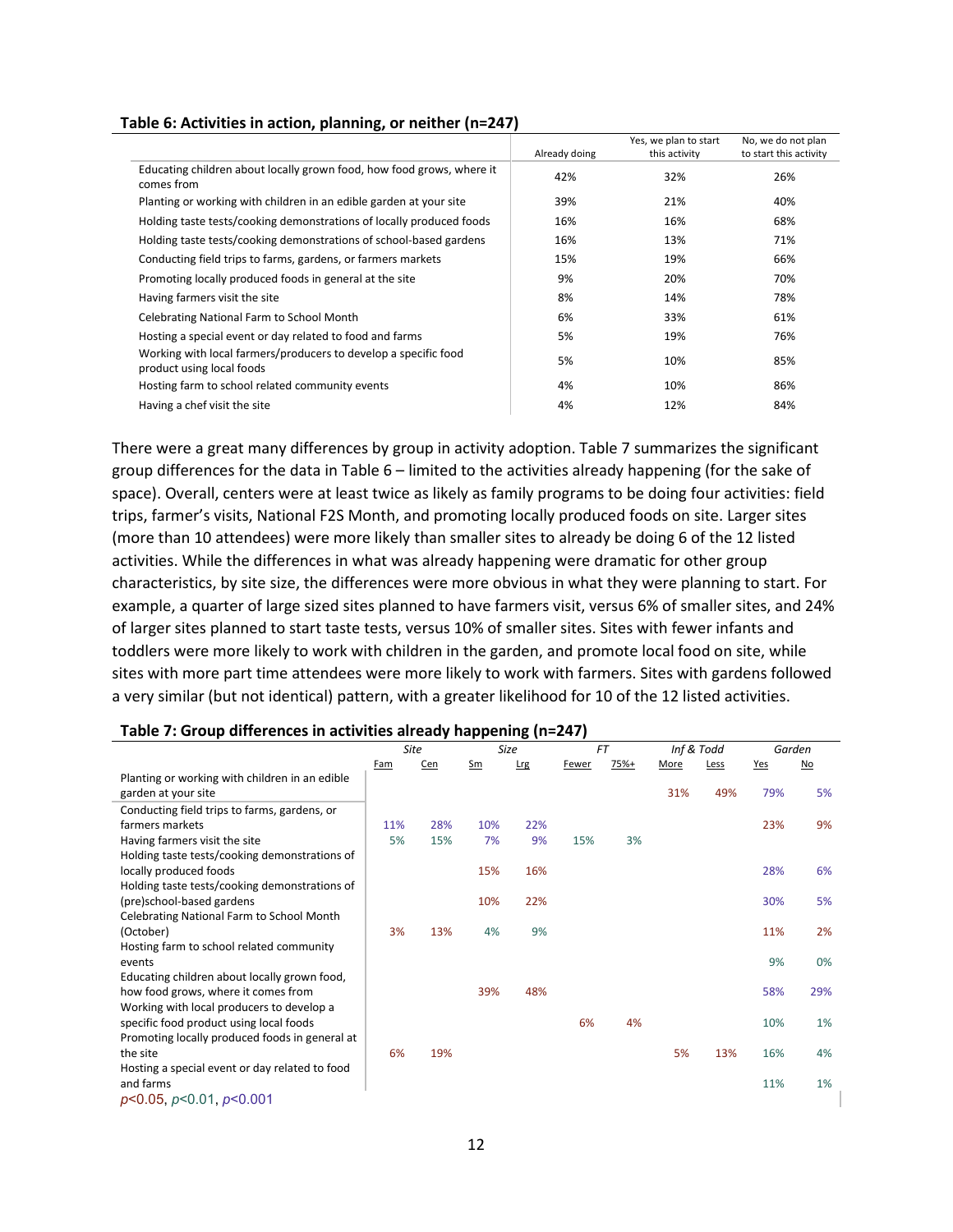### <span id="page-12-0"></span>Gardens

Just over half (55%) of respondents had a garden the previous year. For sites with a garden, the most common caretaker was the provider/center administrator (87%), distantly followed by teaching staff (24%). The next most common caretakers were the site children (13%), from the other write-ins. There were significant differences in management by providers, teachers, and parent volunteers (Table 8).

| Table 8: Who manages the garden (n=112) |     |     |            |               |             |       |      |      |            |
|-----------------------------------------|-----|-----|------------|---------------|-------------|-------|------|------|------------|
|                                         |     |     | Site       |               | <b>Size</b> | FT    |      |      | Inf & Todd |
|                                         | All | Fam | <u>Cen</u> | $\mathsf{Sm}$ | <u>Lrg</u>  | Fewer | 75%+ | More | Less       |
| Provider/Center Administrator           | 87% | 98% | 52%        | 99%           | 69%         |       |      |      |            |
| <b>Custodial Staff</b>                  | 3%  |     |            |               |             |       |      |      |            |
| <b>Teaching Staff</b>                   | 24% | 2%  | 93%        | 6%            | 51%         | 36%   | 18%  | 10%  | 32%        |
| <b>Parent Volunteers</b>                | 4%  |     |            |               |             |       |      | 8%   | 0%         |
| <b>Community Volunteers</b>             | 6%  |     |            |               |             |       |      |      |            |
| Other                                   | 19% |     |            |               |             |       |      |      |            |
| Other: Children                         | 13% |     |            |               |             |       |      |      |            |
| $p<0.05$ , $p<0.01$ , $p<0.001$         |     |     |            |               |             |       |      |      |            |

Students participated in their gardens in a variety of ways. At least half of sites had taste testing (92%), harvesting (87%), seed starting/planting (76%), sensory learning (68%), and food preparation (50%). Rural sites (94%) were more likely to have students help with harvesting than urban sites (80%, *p*<0.05). The greatest number of differences were by site size, where larger sites were more likely to have students in the garden (Figure 11).

*Figure 11: Differences in student participation by site size*



Sites with a garden were most likely to use it for growing food (93%), but many used the food they grew for taste tests and education (Figure 12). There were several significant differences by group characteristics: site type, location, the number of infants and toddlers, and site size. All small sites with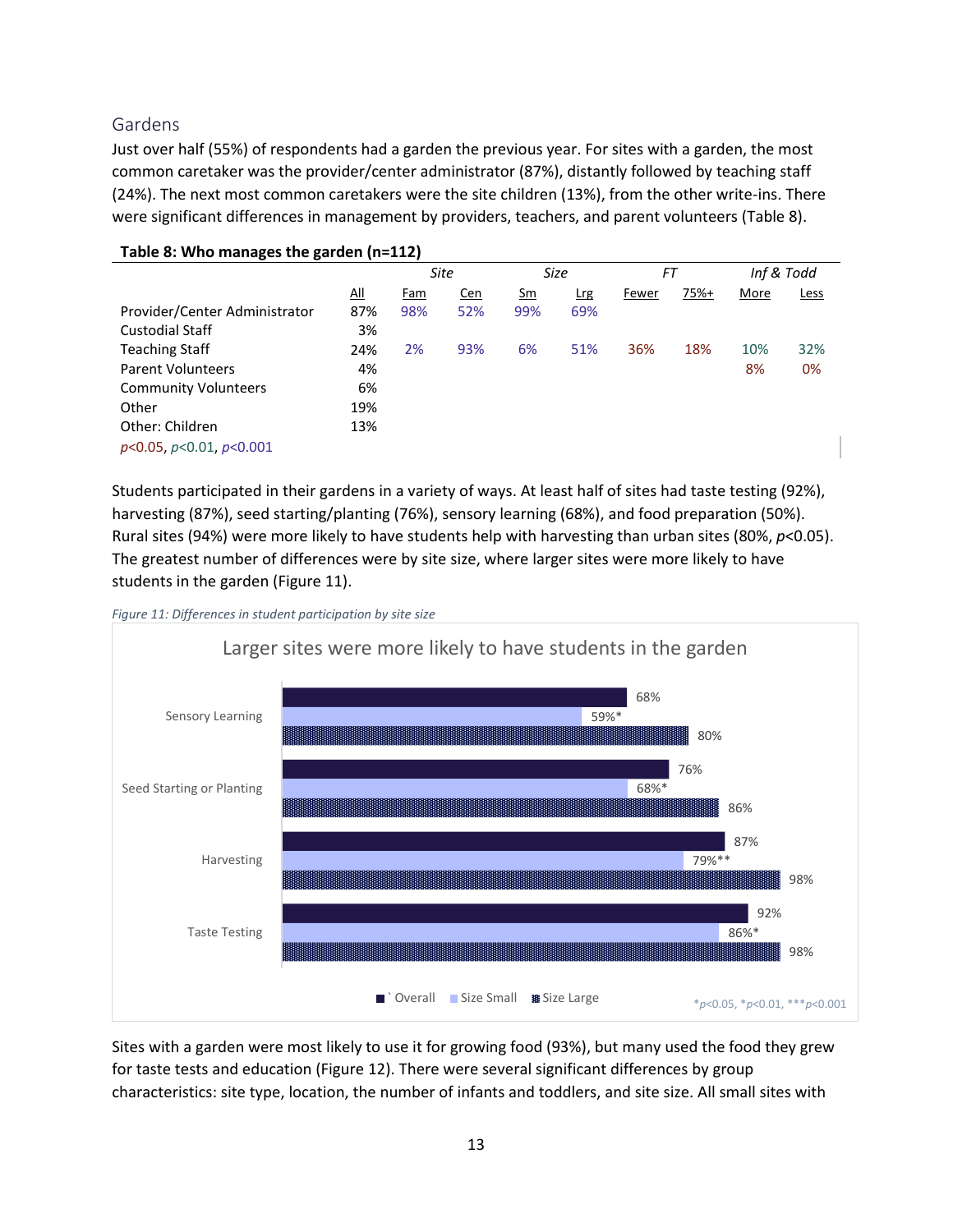gardens (100%) and nearly all family sites (99%) grew food for meals and snacks, versus 82% of larger sites (74%) and three-quarters of centers (*p*<0.001).





### <span id="page-13-0"></span>Planning and Resources

When asked about the importance of difference aspects of Farm to Early Care Education (ECE) activities (Table 9), 9 out of 10 respondents said improved health was very important, followed by lower meal costs (83%). While public relations (PR) and appeals to parents were the least important overall, sites with more infants and toddlers were more likely than their counterparts to say these issues were not at all important: 26% for PR (vs. 11% with older attendees, *p*<0.05), and 8% for appeal to parents (vs. 0% with older attendees, *p*<0.05).

| Table 9: Importance in deciding to take part in Farm to ECE activities (n=234) |  |
|--------------------------------------------------------------------------------|--|
|                                                                                |  |

|                                                                         | Very | Slightly | Not at all |
|-------------------------------------------------------------------------|------|----------|------------|
| Improve health of children                                              | 89%  | 9%       | 2%         |
| Lower meal costs                                                        | 83%  | 15%      | 2%         |
| Provide children w/ experiential & developmentally appropriate learning | 79%  | 18%      | 3%         |
| Teach children about where food comes from & how it is grown            | 78%  | 19%      | 2%         |
| Access to fresher or higher-quality food                                | 69%  | 28%      | 3%         |
| Support of local farmers                                                | 61%  | 35%      | 4%         |
| Support for local economy & community                                   | 56%  | 40%      | 3%         |
| Appeals to parents                                                      | 47%  | 48%      | 5%         |
| Public relations & promotion                                            | 25%  | 56%      | 19%        |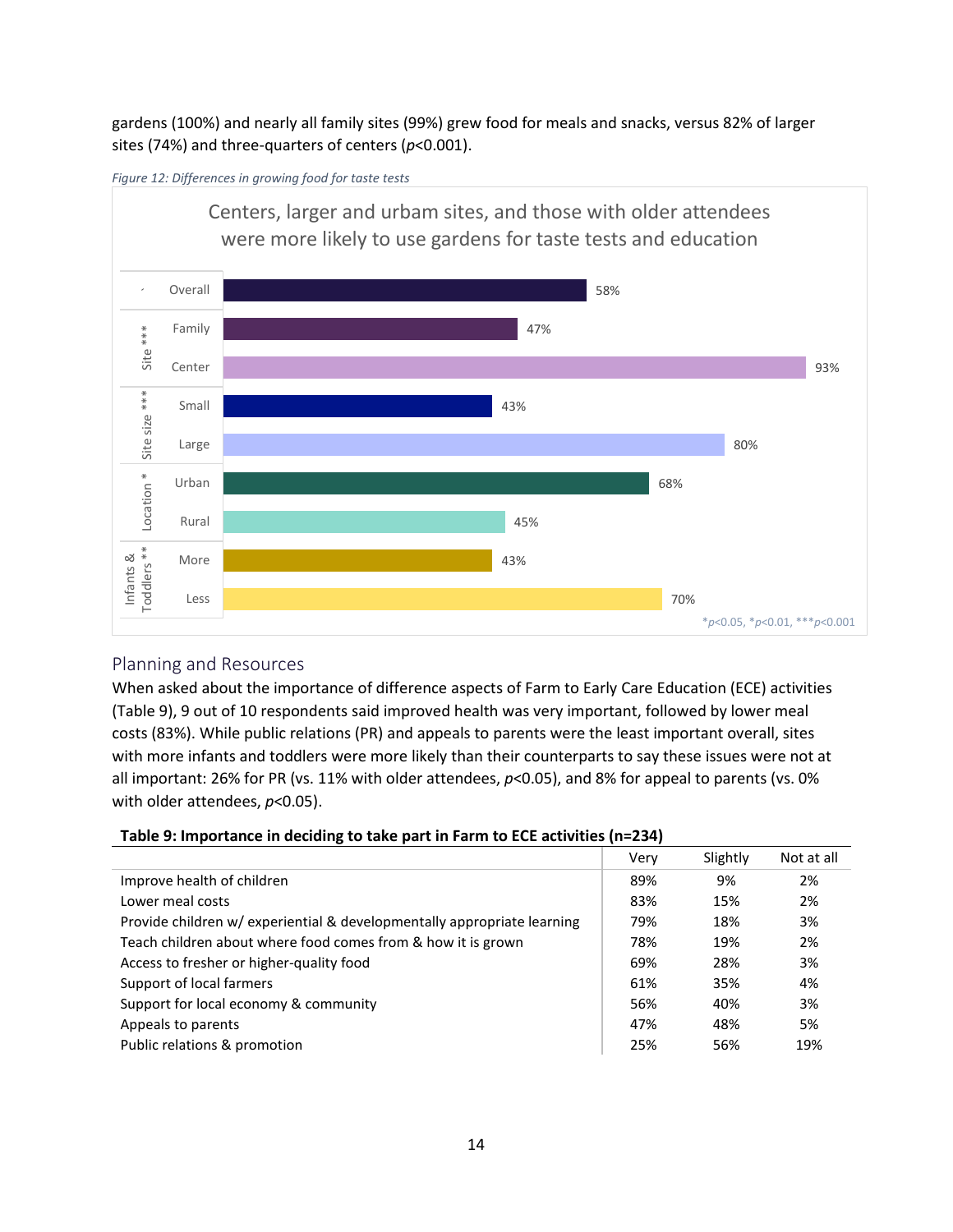When asked about tools and resources that would be most valuable for increasing participation in farm to school activities, two-thirds (67%) of respondents said early childcare curriculum for integrating farm to preschool activities into their program. Grants/fundraising was the second most commonly desired resource (58%). There were significant differences by site type (Figure 13) and site size (Figure 14). Centers and large sites were about 50% more likely to be interested in grants. Toolkit for developing goals, plans, and action steps were also desired by more than half of respondents (55%).



*Figure 13: Site type differences in desired tools and resources*





Less desired tools and resources were information accessible for how to connect with local producers (42%), electronic newsletters (33%), webinars highlighting success stories and ideas for increasing program activities (28%), regional conferences or training on farm to preschool (23%), and community engagement (20%). Connecting with local producers and electronic newsletters were more desired by large sites than small ones (Figure 14). Regional conferences and community engagement were desired more by centers and larger sites. Regional conferences were also more popular at sites with mostly older attendees (29% vs. 17% of sites with at least 50% infants and toddlers, *p*<0.05).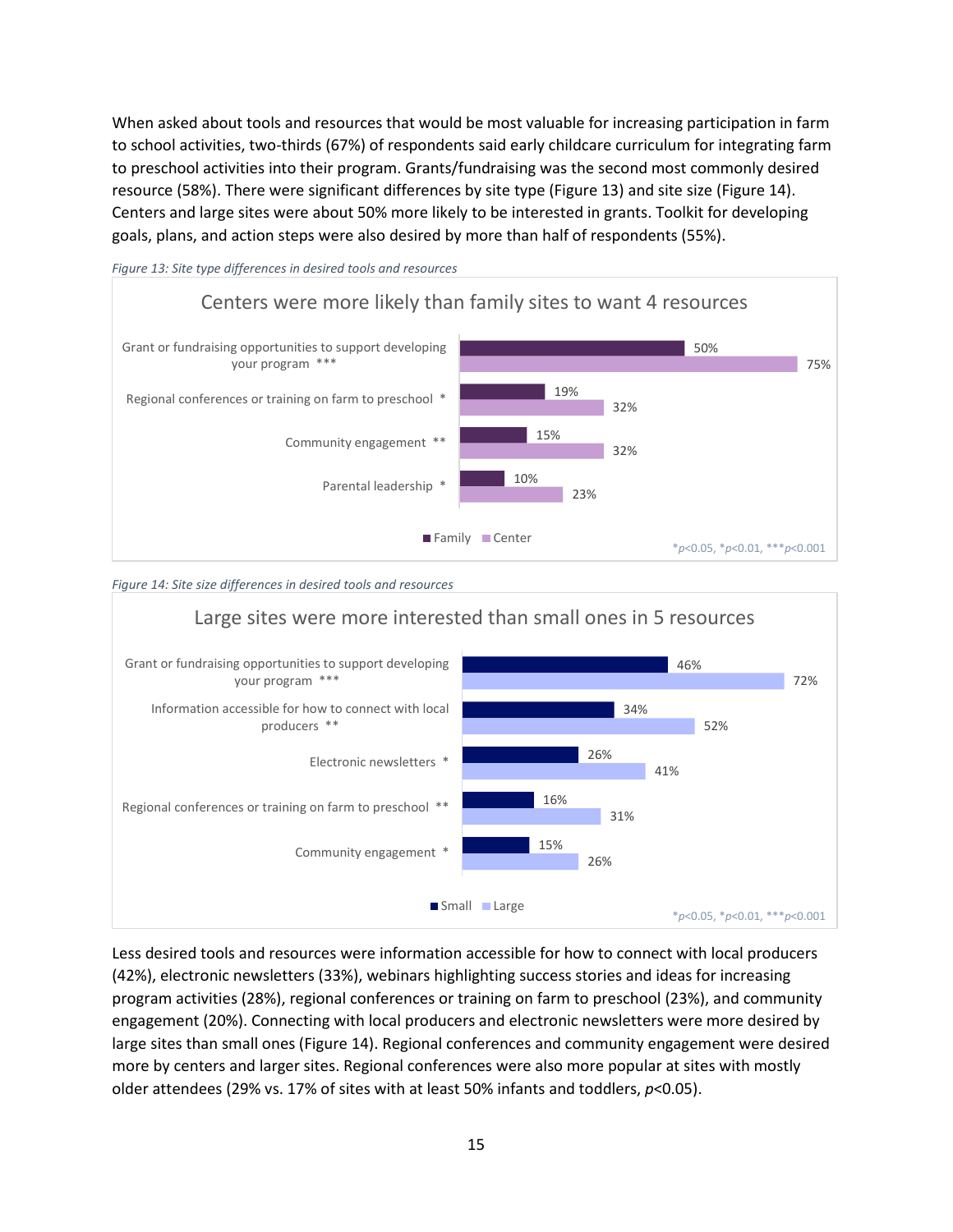The least popular resources were technical assistance to incorporate farm to preschool principles into wellness policies (16%), parental leadership (14%), and conference calls with a network of early childcare providers who are interested in farm to preschool activities (10%). Centers were more interested in parental leadership than family based providers (Figure 13), as were sites without gardens (20% vs. 8%, *p*<0.05).

Finally, respondents were asked about resources, equipment, or technical assistance not previously mentioned previously that would be helpful or necessary to move forward with Farm to ECE efforts at their early childcare center or family daycare home program. Out of 45 responses, 10 wanted help getting started: "*Information on how to get started. Information on how to plant and grow a garden. Seed packets with easy to grow plants and easy to understand directions*." Nine respondents discussed needing financial support, with suggestions for higher rates, grants, help buying supplies, etc. Third most common was educational components for the provider, which varied from direction for seed selection (like this "*Teach how to plant a vegetable garden and/or herb garden, how to manage upkeep on it, and keep pests out of the garden*"), to cooking classes and recipes.

Other themes that emerged were greater access to local foods (how to find providers, partnerships), logistical barriers (usually related to lack of space), provided seed packets, and lack of time. Three comments were about regulations or legalities:

[*I] thought we weren't allowed dairy & meat from local farms due to packaging and processing guidelines for CACFP*

Laws regulate no home canned foods can be served to daycare children... which makes serving *local food very seasonal at my in-home daycare.*

*This should only be encouraged as an option, but not mandatory ever. It is very expensive and time consuming to implement. Child Care providers already spend way too much time doing paperwork, meeting ever changing regulations and requirements, and basically working for government laws. We don't have enough time to just spend with the kids! Having this as an option is fine, but please don't implement more new regulations that take all the joy out of our jobs. It is exhausting and frustrating.*

A couple of respondents also suggested their future plans. One said they were hiring an agronomist to help plan their garden. The other proposed a creative future partnership:

*I would need to develop the ground and make boxes or use tires to plant different items with a fence so the animals wouldn't get in and eat it all to share. Then we could build a little mobile cart to sell produce, which is right across from [A SCHOOL] and … my [SITE] could participate as having field trips to come and play in the dirt, sow the seed and watch it grow.* 

Other comments mentioned having a coach, education for the children, parental involvement, lack of interest, the importance of these activities, and positive feedback.

### <span id="page-15-0"></span>Overall

The barriers to farm to school (F2S) activities varied greatly, but the majority of sites that responded to the survey did use local food in some way. The most common methods of interacting with local food was through purchasing it to serve for their site, but many sites had gardens that were part of activities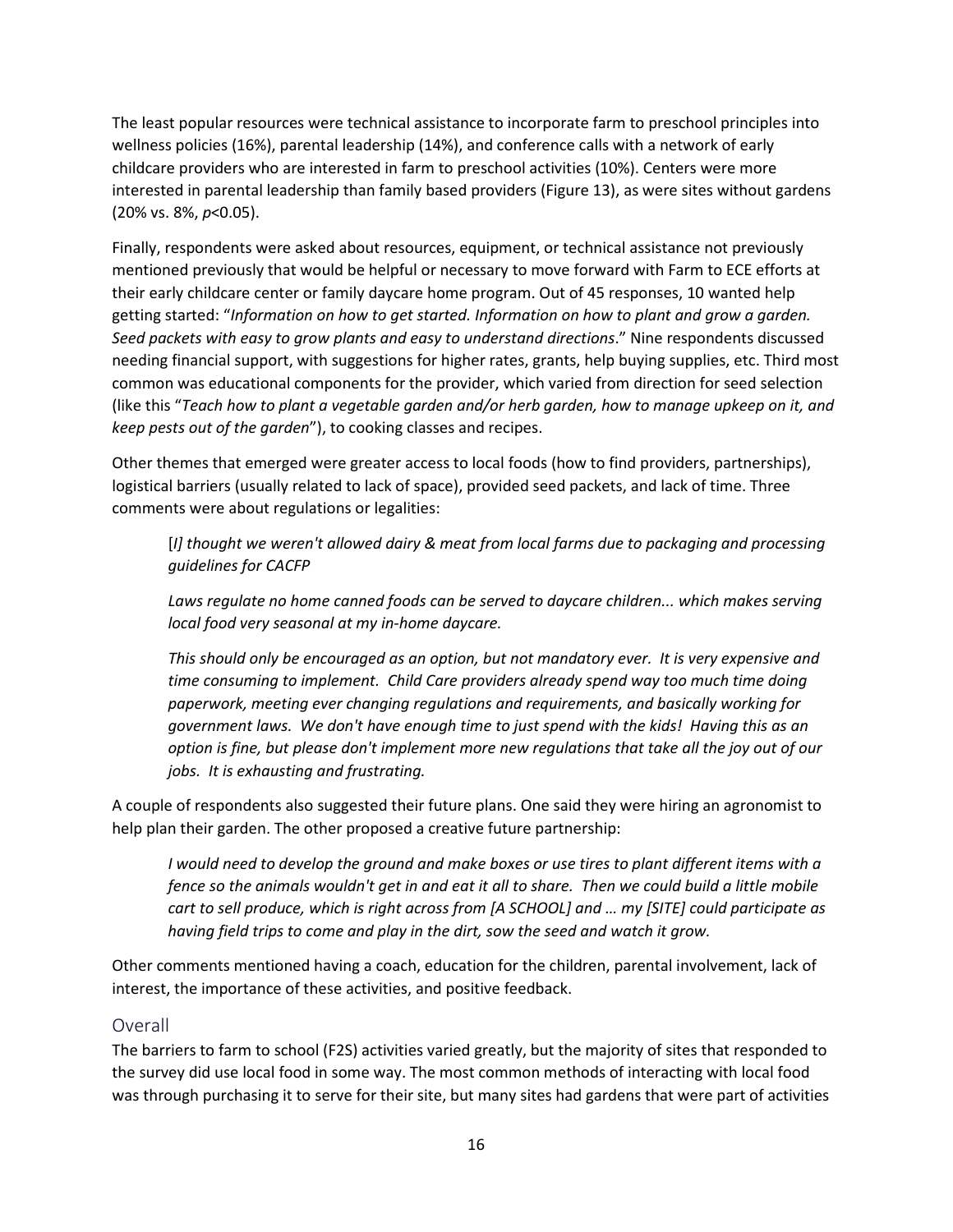for their attendees. However, while correlated (*r*=0.33, *p*<0.001), having a garden was not a requirement for doing F2S activities (as defined as serving local food, creating/tending gardens, and/or education activities). As Table 10 shows, while 38% of respondents had a garden and did F2S activities, 30% did F2S activities WITHOUT a garden, and 7% had a garden and reported no F2S activities.

| Table 10: Garden * F2S Activity (n=248) |                     |     |  |
|-----------------------------------------|---------------------|-----|--|
| Has a garden                            | Does F2S            | 38% |  |
|                                         | No F <sub>2</sub> S | 7%  |  |
| Doesn't have a garden                   | Does F2S            | 30% |  |
|                                         | No F <sub>2</sub> S | 25% |  |

The greatest differences in F2S activities were by site type. Although not more likely than centers to be in rural areas, family based programs were more likely to buy local food and work with farmers. Centers were more likely to have curriculum and/or want resources than family based programs. Type of site and size of site (defined as number of attendees) was correlated (*r*=-0.55, *p*<0.001), and there were similarities based on these characteristics. However, significant differences for both was less common than for one or the other.

Based on specific feedback and planning data, some packaging of information would likely increase F2S activities across the state. For example, only 6% of sites said they were celebrating National Farm to School Month, and 61% did not plan to start this activity. Two-thirds of respondents wanted curriculum to integrate F2S activities into their program – National Farm to School Month could be a module. The interest in F2S is present for most of the sites involved, many just need some guidance to get started or take next steps.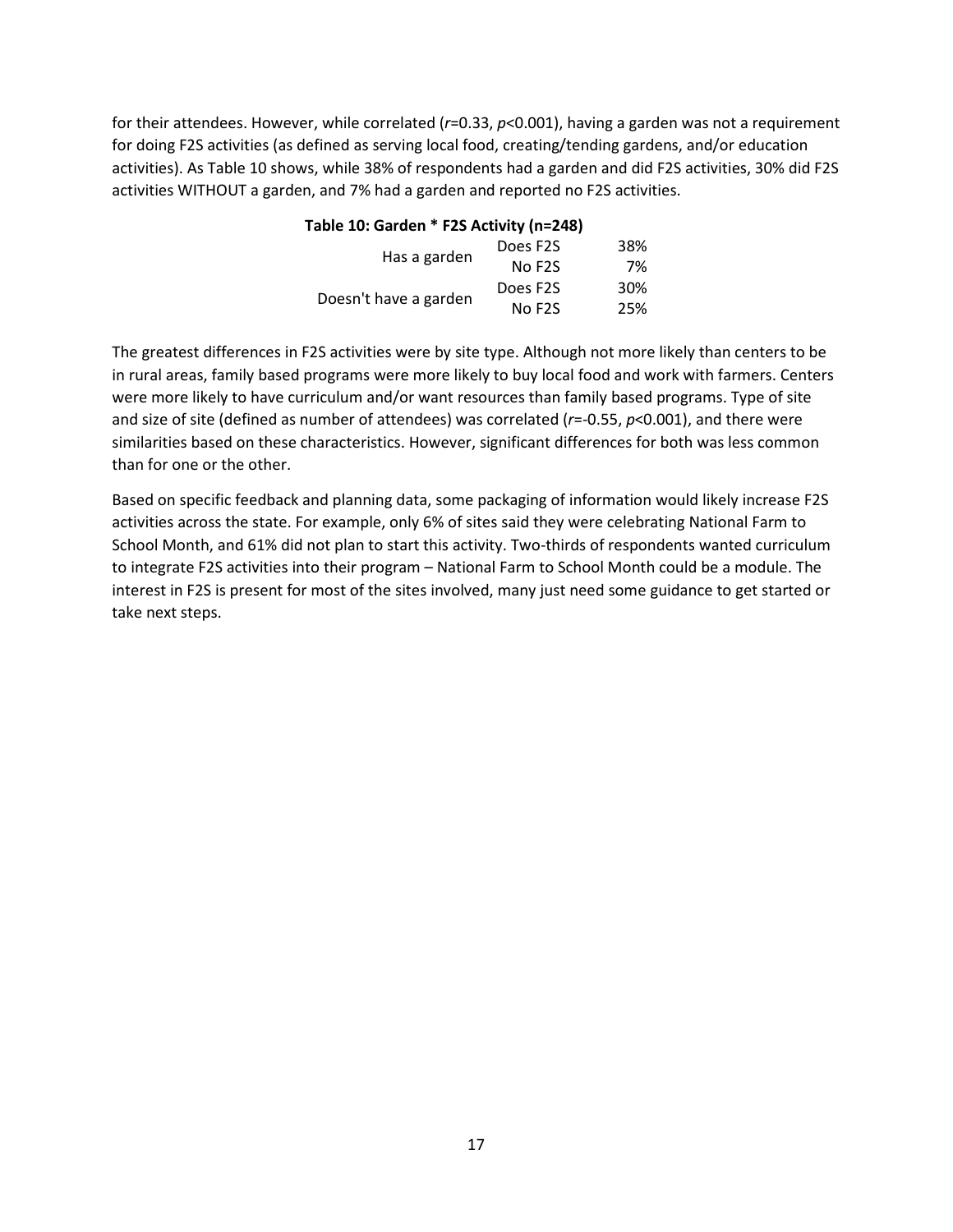## <span id="page-17-0"></span>Appendix A: Farm to ECE Survey

# **Farm to Early Care Education in Nebraska Survey Flow**

**Start of Block: Intro**

### Q1 **Farm to Early Care Education in Nebraska**

The Nebraska Department of Education (NDE) invites you to participate in this survey about Farm to Early Care and Education (ECE) activities. Farm to ECE increases availability of locally sourced foods, school gardens, and food and agriculture education. Please complete the survey even if you don't currently conduct Farm to Early Care and Education activities. You will be guided through a reduced number of questions to capture your information. Your involvement in this survey is voluntary and you may choose to start and stop the survey at any time. Your name and site name will not be shared with any individuals or organizations and your identity will not be associated with your responses in any published format. The survey should take about 15 minutes to complete. This information will be used to help NDE form priorities for next steps in Farm to ECE in Nebraska. We value your time and appreciate your assistance as we work to gain a better understanding of Farm to ECE efforts across the state. Again, thank you!

Sharon Davis Director, Nutrition Services

Nebraska Department of Education

**End of Block: Intro**

### **Start of Block: Main**

Q2 1. To begin, please provide us with the following information about your center.

 $\bigcirc$  County (1)

 $\sum$  zip code (2)

Q3 2. Which of the following best describes your program model?

Please check the one that applies best to your site, but if you fall under multiple categories, you may check more than one answer.

- $\Box$  Licensed family daycare home program (1)
- $\Box$  Exempt family daycare home program (2)
- $\Box$  Child care center single site (3)
- $\Box$  Child care center multiple-sites (4)
- $\Box$  Private (5)
- $\Box$  Head Start and/or Early Head Start Center (6)
- $\Box$  Preschool or childcare through a K-12 school district (7)
- $\Box$  Non-profit Center (8)
- $\Box$  Faith-based Center (9)
- Other (please specify): (10) \_\_\_\_\_\_\_\_\_\_\_\_\_\_\_\_\_\_\_\_\_\_\_\_\_\_\_\_\_\_\_\_\_\_\_\_\_\_\_\_\_\_\_\_\_\_\_\_

Q4 3. What are your current enrollment numbers?

|                                    | Full-time (1) | Part-time (2) |
|------------------------------------|---------------|---------------|
| Infants (0-12 months of age) $(1)$ |               |               |
| Toddlers (13-35 months of age) (2) |               |               |
| Preschoolers (3-5 yrs of age) (3)  |               |               |
| School-aged (4)                    |               |               |
|                                    |               |               |
|                                    |               |               |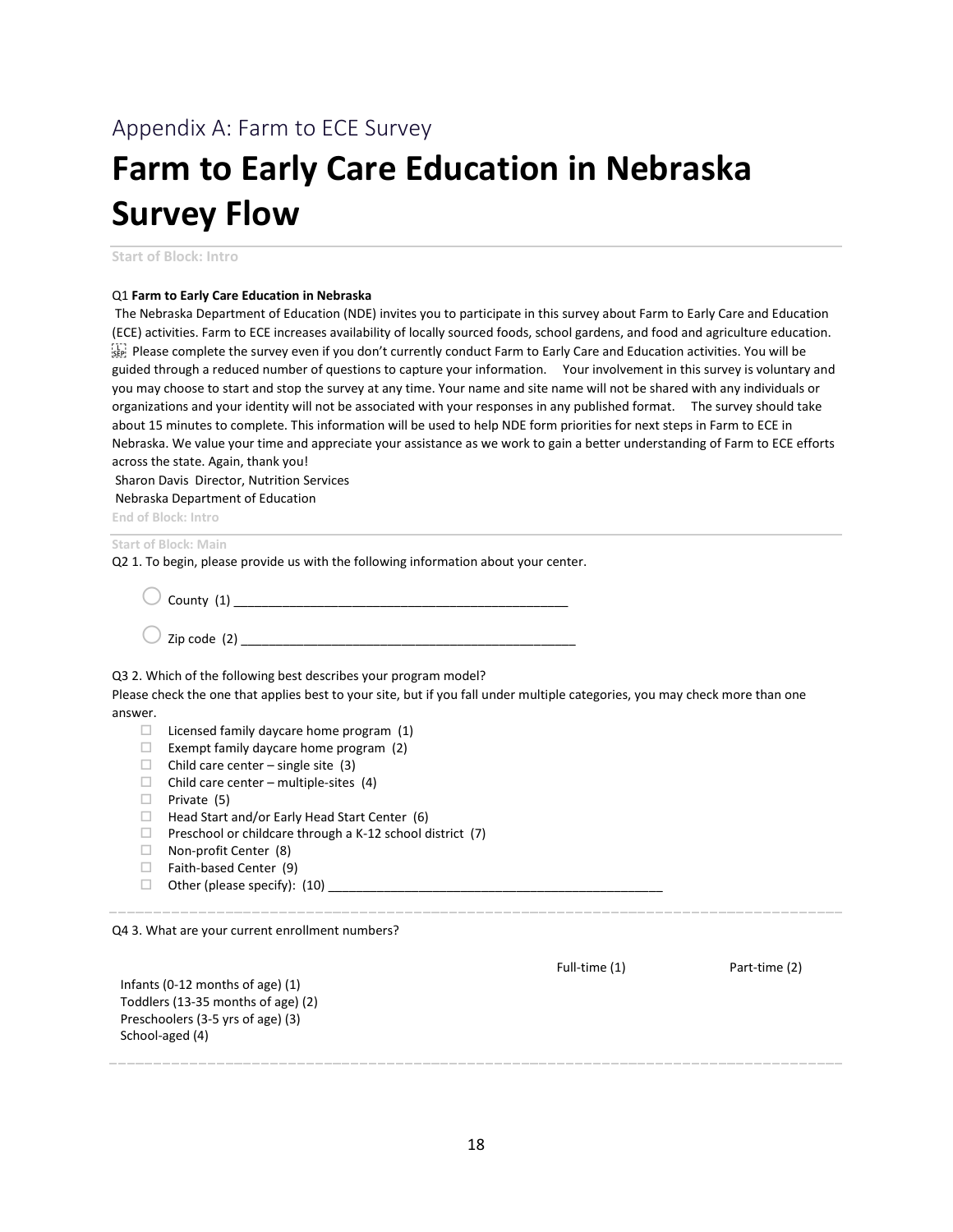Q5 4. How would you BEST describe the demographics of the area your program provides services to? Please select all that apply.

- $\Box$  Urban (population > 50,000) (1)
- $\Box$  Suburban (2)
- $\Box$  Rural (population < 50,000) (3)
- $\Box$  Tribal (4)
- $\Box$  I don't know (5)

Page Break

Q6 5. Does your program receive Child and Adult Care Food Program (CACFP) funding for meals?

| Yes $(1)$        |  |
|------------------|--|
| No $(2)$         |  |
| I don't know (3) |  |

Q7 6. How often do you prepare snacks or meals from scratch (not pre-cooked or pre-packaged products)?

| Often (1)                                    |  |
|----------------------------------------------|--|
| Sometimes (2)                                |  |
| Seldom (3)                                   |  |
| Never (4)                                    |  |
| Preparation of foods is not done on-site (5) |  |
| I don't know (6)                             |  |

Q8 7. Select the Farm to School activities your early childcare center or family daycare home program participates in.

Please select all that apply. If none of the following are applicable, please click on the next (">>") button to proceed through the survey.

- $\Box$  Serving local food products at meals or snacks (1)
- $\Box$  Creating and tending edible gardens (2)
- $\Box$  Conducting education activities such as farmers visiting the classroom, farm visits, cooking/food education focused on local foods, or educational sessions for parents about these activities (3)

| Page Break             |                                                                            |
|------------------------|----------------------------------------------------------------------------|
| Display This Question: |                                                                            |
|                        | If 7 Coloet the Earne to Cebool settivities your early objidence conter or |

- *If 7. Select the Farm to School activities your early childcare center or family daycare home progra... != Serving local food products at meals or snacks*
- *And 7. Select the Farm to School activities your early childcare center or family daycare home progra... != Creating and tending edible gardens*

*And 7. Select the Farm to School activities your early childcare center or family daycare home progra... != Conducting education activities such as farmers visiting the classroom, farm visits, cooking/food education focused on local foods, or educational sessions for parents about these activities*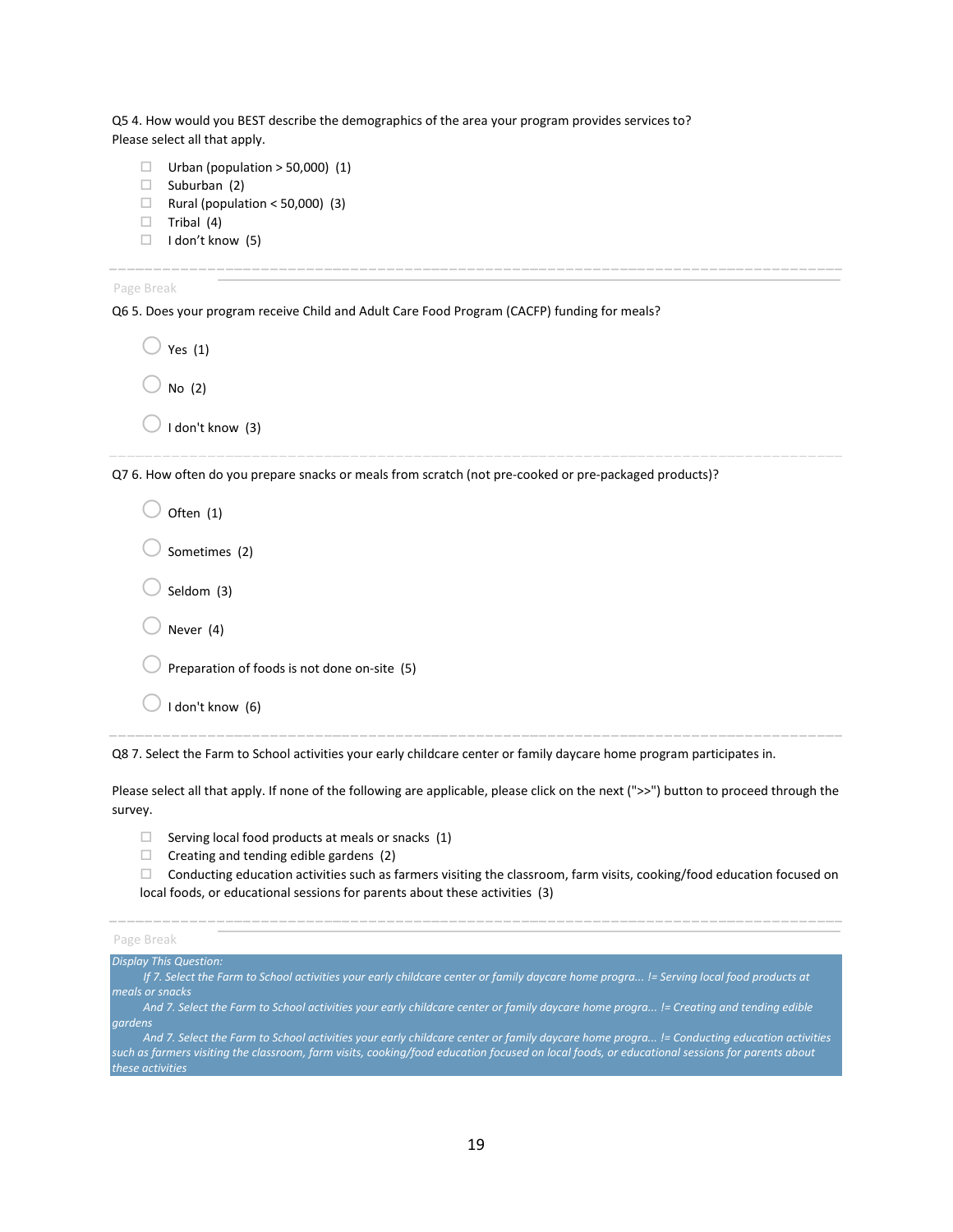Q9 Does your early childcare center or family daycare home program plan to increase or introduce farm to preschool activities in the next year?

| Yes $(1)$                                                                                                                                                                                                                                                                                                   |
|-------------------------------------------------------------------------------------------------------------------------------------------------------------------------------------------------------------------------------------------------------------------------------------------------------------|
| No $(2)$                                                                                                                                                                                                                                                                                                    |
| I don't know (3)                                                                                                                                                                                                                                                                                            |
| <b>Display This Question:</b><br>If 7. Select the Farm to School activities your early childcare center or family daycare home progra = Serving local food products at meals                                                                                                                                |
| or snacks<br>Or 7. Select the Farm to School activities your early childcare center or family daycare home progra = Creating and tending edible<br>gardens                                                                                                                                                  |
| Or 7. Select the Farm to School activities your early childcare center or family daycare home progra = Conducting education activities<br>such as farmers visiting the classroom, farm visits, cooking/food education focused on local foods, or educational sessions for parents about<br>these activities |
| Q10 How long has your early childcare center or family daycare home program been engaged in Farm to Early Care Education<br>activities?                                                                                                                                                                     |
| Less than 1 year (1)                                                                                                                                                                                                                                                                                        |
| Between 1 and 3 years (2)                                                                                                                                                                                                                                                                                   |
| More than 3 years (3)                                                                                                                                                                                                                                                                                       |
| I don't know (4)                                                                                                                                                                                                                                                                                            |
| Page Break                                                                                                                                                                                                                                                                                                  |
| Q11 8. If your early childcare center or family daycare home program currently purchases locally grown food, please indicate                                                                                                                                                                                |

Please select all that apply.

where it is purchased.

- $\Box$  Directly from farms (1)
- $\Box$  Farmers' markets (2)
- $\Box$  Community Supported Agriculture (CSA) Programs (3)
- $\Box$  Food distributors (e.g., Thompson, Sysco) (4)
- $\Box$  USDA foods (5)
- $\Box$  Food Hubs (e.g., Nebraska Food Cooperative, Lone Tree Foods) (6)
- $\Box$  Garden grown produce from your childcare garden (7)
- $\Box$  Donated garden produce from parents or community members (8)
- $\Box$  Other (please specify): (9)
- $\Box$  Does not currently purchase any locally grown food (10)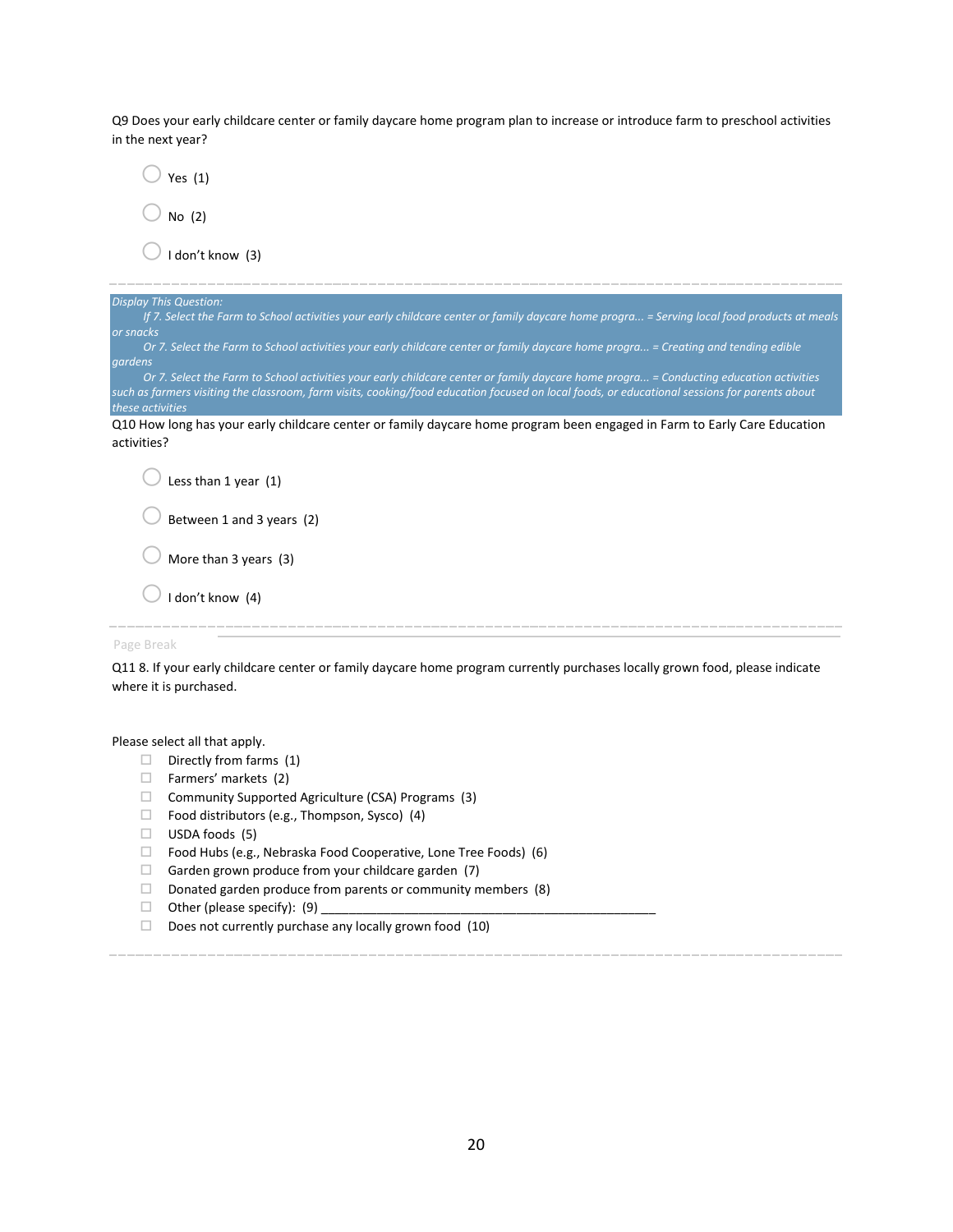Q12 9. What are the top three barriers you face when procuring local products? Please only select three items from the list provided.

| Drag and drop the top three items on the left into this box. Please arrange them in order, with "1" representing the biggest<br>barrier. |  |
|------------------------------------------------------------------------------------------------------------------------------------------|--|
| Knowledge on how to order local items (1)                                                                                                |  |
| Payment arrangements (2)                                                                                                                 |  |
| Delivery considerations (3)                                                                                                              |  |
| Seasonality of fruits and vegetables (4)                                                                                                 |  |
| Cost/price of items (5)                                                                                                                  |  |
| Packaging of items (6)                                                                                                                   |  |
| _Storage(7)                                                                                                                              |  |
| Quality (8)                                                                                                                              |  |
| Food safety (9)                                                                                                                          |  |
| Processing requirements (10)                                                                                                             |  |
| Labor concerns (11)                                                                                                                      |  |
| Availability of local foods (12)                                                                                                         |  |
| Availability of processed/precut products (13)                                                                                           |  |
| Finding new suppliers/farmers (14)                                                                                                       |  |
| Access to kitchen equipment to prepare the local foods (15)                                                                              |  |
| Obtaining information about product availability (16)                                                                                    |  |
| Other problematic concerns (please specify): (17)                                                                                        |  |
|                                                                                                                                          |  |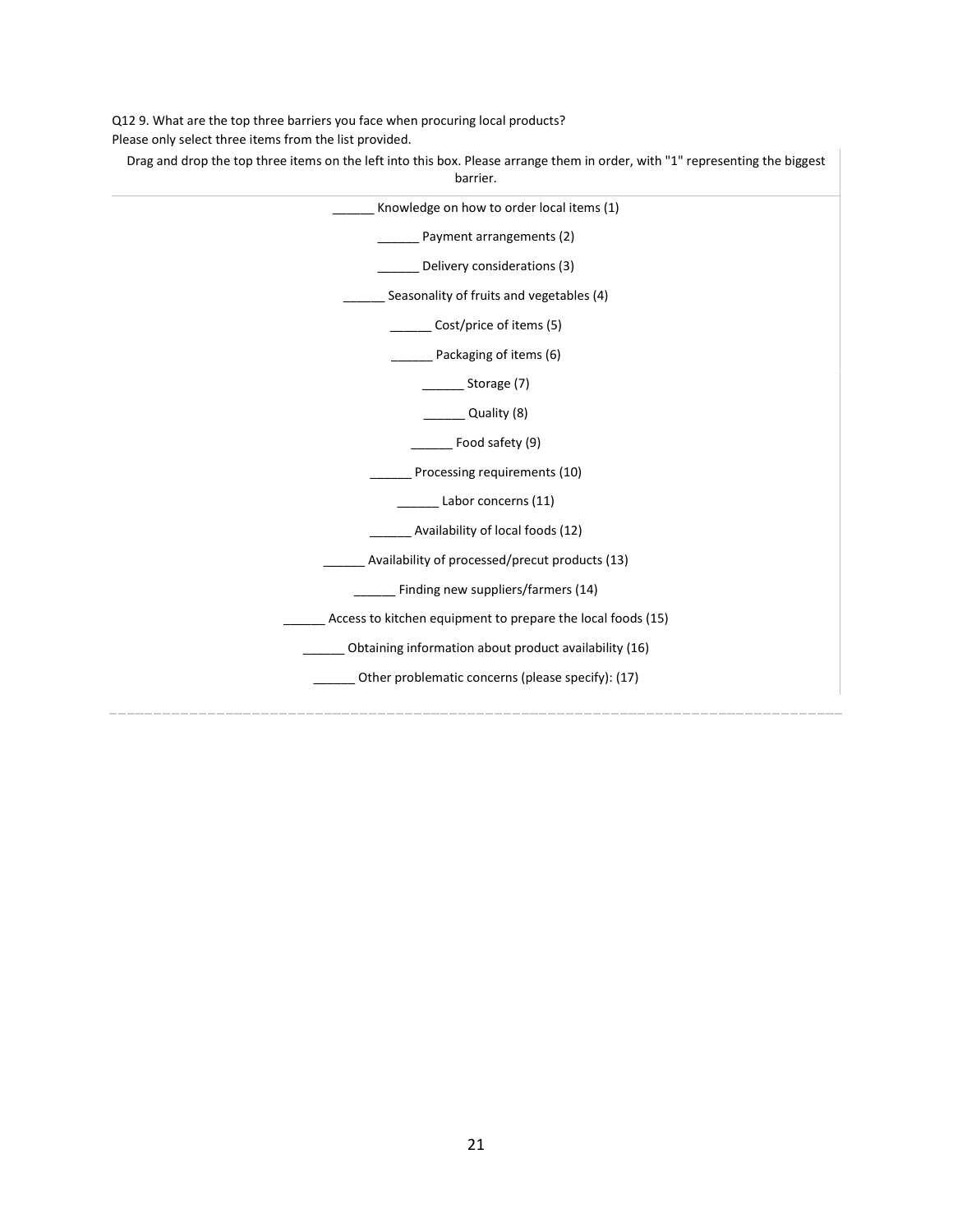| Q13 10. How often does your early childcare center or family daycare home program serve each of these LOCAL foods in your |  |
|---------------------------------------------------------------------------------------------------------------------------|--|
| programs?                                                                                                                 |  |

| - o <sup>. ……</sup>                              | Daily<br>(1) | One or more<br>times a week<br>(weekly) (2) | One or more<br>times a month<br>(monthly) (3) | A few<br>times a<br>year(4) | Almost<br>never (5) | Never (6)  |
|--------------------------------------------------|--------------|---------------------------------------------|-----------------------------------------------|-----------------------------|---------------------|------------|
| Vegetables (1)                                   | $\bigcirc$   | $\bigcirc$                                  | $\bigcirc$                                    | $\bigcirc$                  | $\bigcirc$          | $\circ$    |
| Fruits (2)                                       |              | $\bigcirc$                                  | ∩                                             | $\bigcirc$                  | $\bigcirc$          | $\circ$    |
| Milk $(3)$                                       | ∩            | ∩                                           | ∩                                             | $\bigcirc$                  | $\bigcirc$          | $\circ$    |
| Other Dairy (cheese, yogurt) (4)                 | $\bigcap$    | ∩                                           | ∩                                             | $\bigcap$                   | $\bigcirc$          | $\circ$    |
| Bakery items (5)                                 | $\bigcap$    | $\bigcirc$                                  |                                               | ∩                           | $\bigcirc$          | $\circ$    |
| Meat/poultry (6)                                 | ∩            | ∩                                           |                                               | ∩                           | ∩                   | $\bigcirc$ |
| Eggs (7)                                         | ∩            | ∩                                           | ∩                                             | $\bigcirc$                  | $\bigcirc$          | $\bigcirc$ |
| Herbs or spices (8)                              | $\bigcap$    |                                             | Ω                                             | ∩                           | ∩                   | $\circ$    |
| Plant-based proteins (beans,<br>seeds, nuts) (9) | $\bigcap$    | ∩                                           | ∩                                             | ∩                           | ∩                   | $\circ$    |
| Grains and flour (10)                            | $\bigcap$    | ∩                                           | ∩                                             | ∩                           | ∩                   | $\bigcirc$ |
| Other (please specify): (11)                     | $\bigcap$    | ∩                                           | ∩                                             | $\bigcirc$                  | ∩                   | $\circ$    |
|                                                  |              |                                             |                                               |                             |                     |            |

Page Break

Q14 11. Please estimate the percentage of food purchased from local sources for your programs and select the response that best represents the percentage.

 $\bigcirc$  0% (1)  $\bigcirc$  1-5% (2)  $\bigcirc$  5-20% (3)  $\bigcirc$  20-50% (4)  $\bigcirc$  Greater than 50% (5)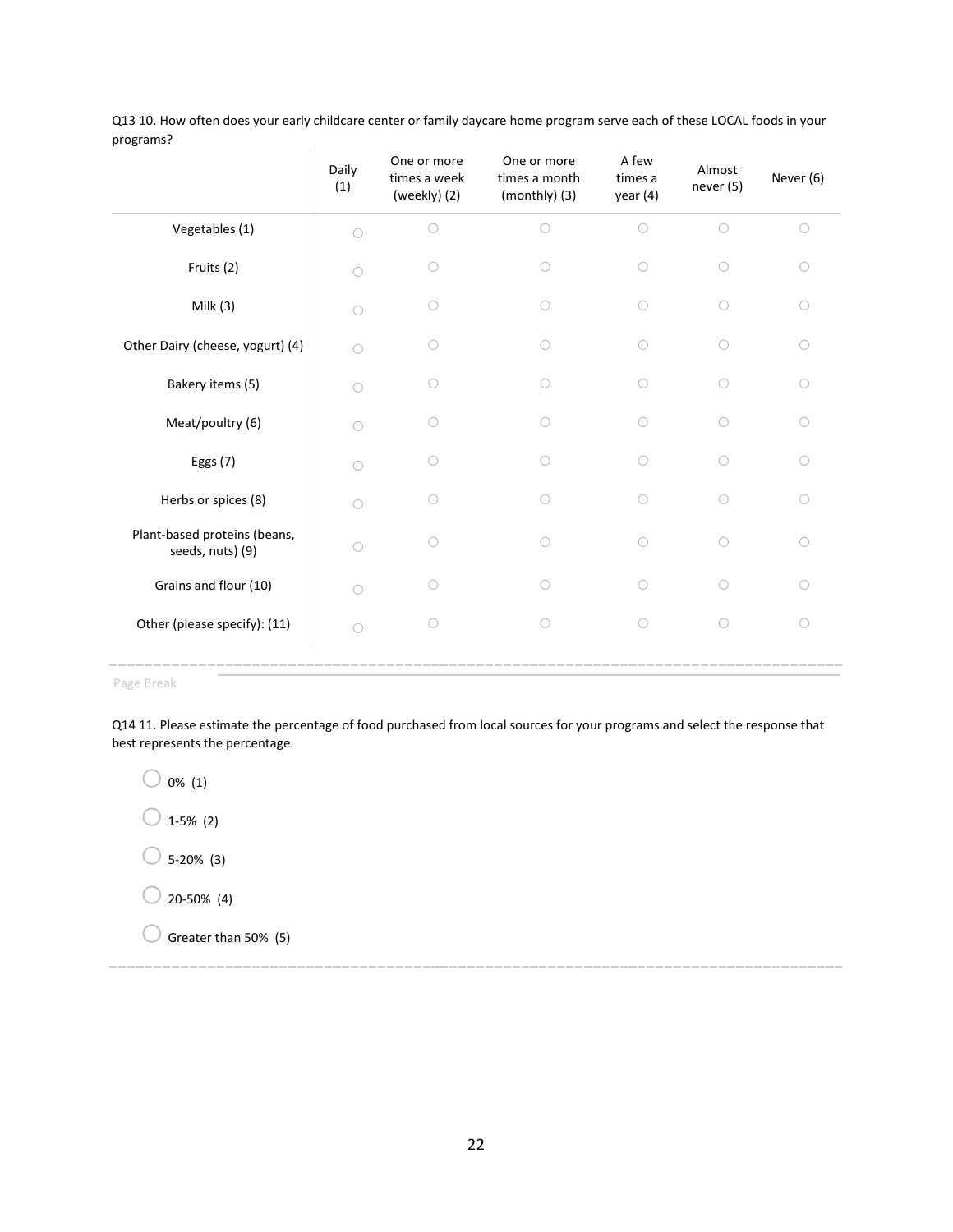Q15 12. Based on value of the food items in dollars (\$), please list the top 5 specific LOCAL food items (e.g., apples, chicken drumsticks, salad mix, cucumbers) your early childcare center or family daycare home program has purchased over the past year.

| Q16 13. Please list any LOCAL products your early childcare center or family daycare home program has been unable to<br>purchase due to barriers such as lack of supply or costs. |  |
|-----------------------------------------------------------------------------------------------------------------------------------------------------------------------------------|--|
|                                                                                                                                                                                   |  |
|                                                                                                                                                                                   |  |
|                                                                                                                                                                                   |  |
|                                                                                                                                                                                   |  |
|                                                                                                                                                                                   |  |
| Q17 14. Do you have a set curriculum or information resources for any of your Farm to Early Childcare and Education activities?                                                   |  |
| Yes (please specify the names of the curriculum and/or resources): (1)                                                                                                            |  |
| No $(2)$                                                                                                                                                                          |  |
| I don't know (3)                                                                                                                                                                  |  |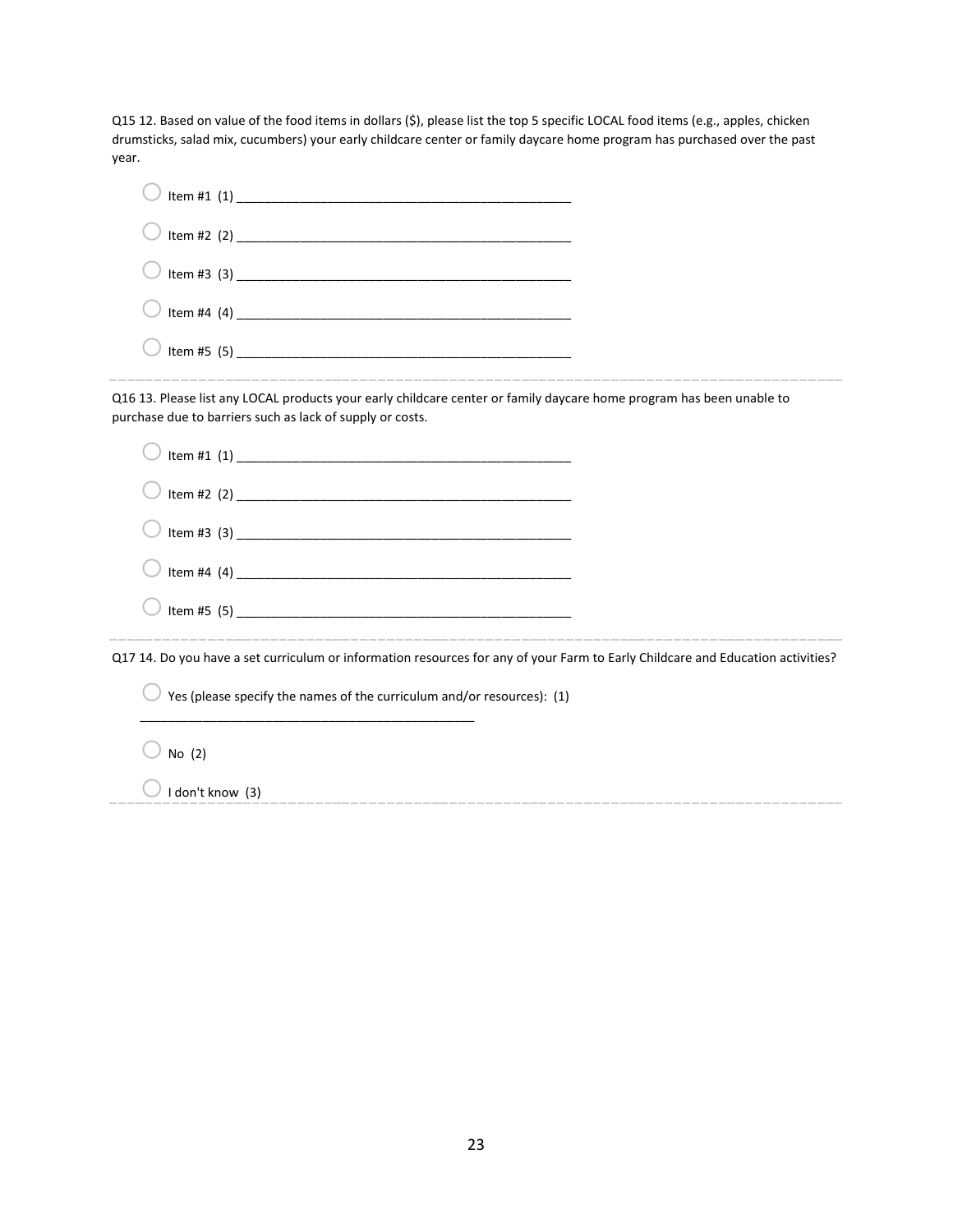Q18 15. By school year 2018-2019, does your facility plan on starting, or is your facility already doing, any of the following activities?

|                                                                                                   | Yes, we plan to<br>start this activity<br>by school year<br>$2018-19(1)$ | No, we do not<br>plan to start<br>this activity (2) | Already doing<br>(3) |
|---------------------------------------------------------------------------------------------------|--------------------------------------------------------------------------|-----------------------------------------------------|----------------------|
| Planting or working with children in an edible garden at your site<br>(1)                         | ∩                                                                        | ∩                                                   | ∩                    |
| Conducting field trips to farms, gardens, or farmers markets (2)                                  | ( )                                                                      | ◯                                                   |                      |
| Having farmers visit the site (3)                                                                 | $\left(\begin{array}{c} \end{array}\right)$                              | ◯                                                   |                      |
| Having a chef visit the site (4)                                                                  | ∩                                                                        | ∩                                                   | O                    |
| Holding taste tests/cooking demonstrations of locally produced<br>foods $(5)$                     | ∩                                                                        | ∩                                                   | O                    |
| Holding taste tests/cooking demonstrations of (pre)school-based<br>gardens (6)                    | ∩                                                                        | ∩                                                   | O                    |
| Celebrating National Farm to School Month (October) (7)                                           | ◯                                                                        | ∩                                                   |                      |
| Hosting farm to school related community events (including<br>parents) (8)                        | ∩                                                                        | ∩                                                   | 0                    |
| Educating children about locally grown food, how food grows,<br>where it comes from (9)           | ∩                                                                        | ∩                                                   | O                    |
| Working with local farmers/producers to develop a specific food<br>product using local foods (10) | ∩                                                                        | ∩                                                   | ∩                    |
| Promoting locally produced foods in general at the site (e.g., via<br>signs, posters) (11)        | ◯                                                                        | ∩                                                   | ∩                    |
| Hosting a special event or day related to food and farms (12)                                     | 0                                                                        |                                                     |                      |
| Other Farm to ECE activities (please specify): (13)                                               | ◯                                                                        | ∩                                                   |                      |
|                                                                                                   |                                                                          |                                                     |                      |

Q19 16. Did your early childcare center or family daycare home program have a garden last year (June 2016-Present)?

 $\bigcirc$  Yes (1)

 $\bigcirc$  No (2)

*Display This Question:*

*If 16. Did your early childcare center or family daycare home program have a garden last year (June... = Yes*

### Q20 Who manages the garden?

Please select all that apply.

- $\Box$  Provider/Center Administrator (1)
- $\Box$  Custodial Staff (2)
- $\Box$  Teaching Staff (3)
- $\Box$  Parent Volunteers (4)
- $\Box$  Community Volunteers (5)
- $\Box$  Other (please specify): (6)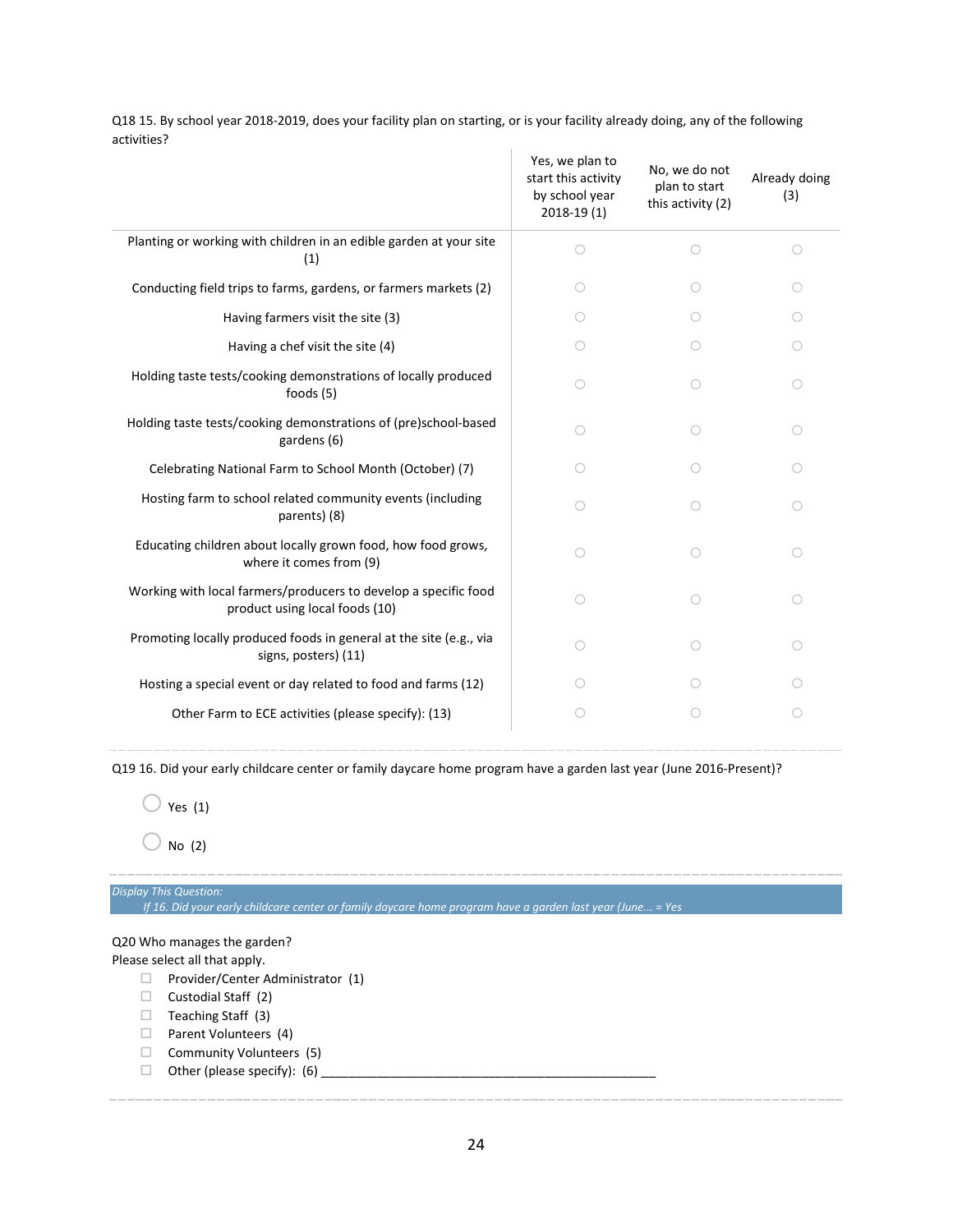### *Display This Question: If 16. Did your early childcare center or family daycare home program have a garden last year (June... = Yes*

Q21 How do enrolled students participate in the garden? Please select all that apply.

- $\Box$  Sensory Learning (1)
- $\Box$  Seed Starting or Planting (2)
- $\Box$  Harvesting (3)
- $\Box$  Taste Testing (4)
- $\Box$  Food Preparation for Meals (5)
- $\Box$  Other (please specify): (6)

### *Display This Question:*

*If 16. Did your early childcare center or family daycare home program have a garden last year (June... = Yes* Q22 How is the garden used?

Please select all that apply.

- $\Box$  Growing food for taste tests and education (1)
- $\Box$  Growing food to use for meals and snacks (2)
- $\Box$  Growing food to donate to a food bank or shelter for families in need (3)
- $\Box$  Afterschool family engagement/community garden (4)
- $\Box$  Classes are taught by teaching staff (5)
- $\Box$  Classes are taught by a community partner (6)

Q23 17. What tools and resources would be most valuable to you for increasing your participation in farm to school activities (e.g., sourcing local foods for meals/snacks, school garden development, and experiential education opportunities and/or curriculum and classroom activity)?

Please select all that apply.

- $\Box$  Grant or fundraising opportunities to support developing your program (1)
- $\Box$  Toolkit for developing goals, plans, and action steps (2)
- $\Box$  Early childcare curriculum for integrating farm to preschool activities into your program (3)
- $\Box$  Webinars that highlight success stories and ideas for increasing program activities (4)
- $\Box$  Conference calls with a network of early child care providers who are interested in farm to preschool activities (5)
- $\Box$  Technical assistance to incorporate farm to preschool principles into your wellness policies (6)
- $\Box$  Information accessible for how to connect with local producers (7)
- $\Box$  Electronic newsletters (8)
- $\Box$  Regional conferences or training on farm to preschool (9)
- $\Box$  Community engagement (10)
- $\Box$  Parental leadership (11)
- Other (please specify): (12) \_\_\_\_\_\_\_\_\_\_\_\_\_\_\_\_\_\_\_\_\_\_\_\_\_\_\_\_\_\_\_\_\_\_\_\_\_\_\_\_\_\_\_\_\_\_\_\_

Page Break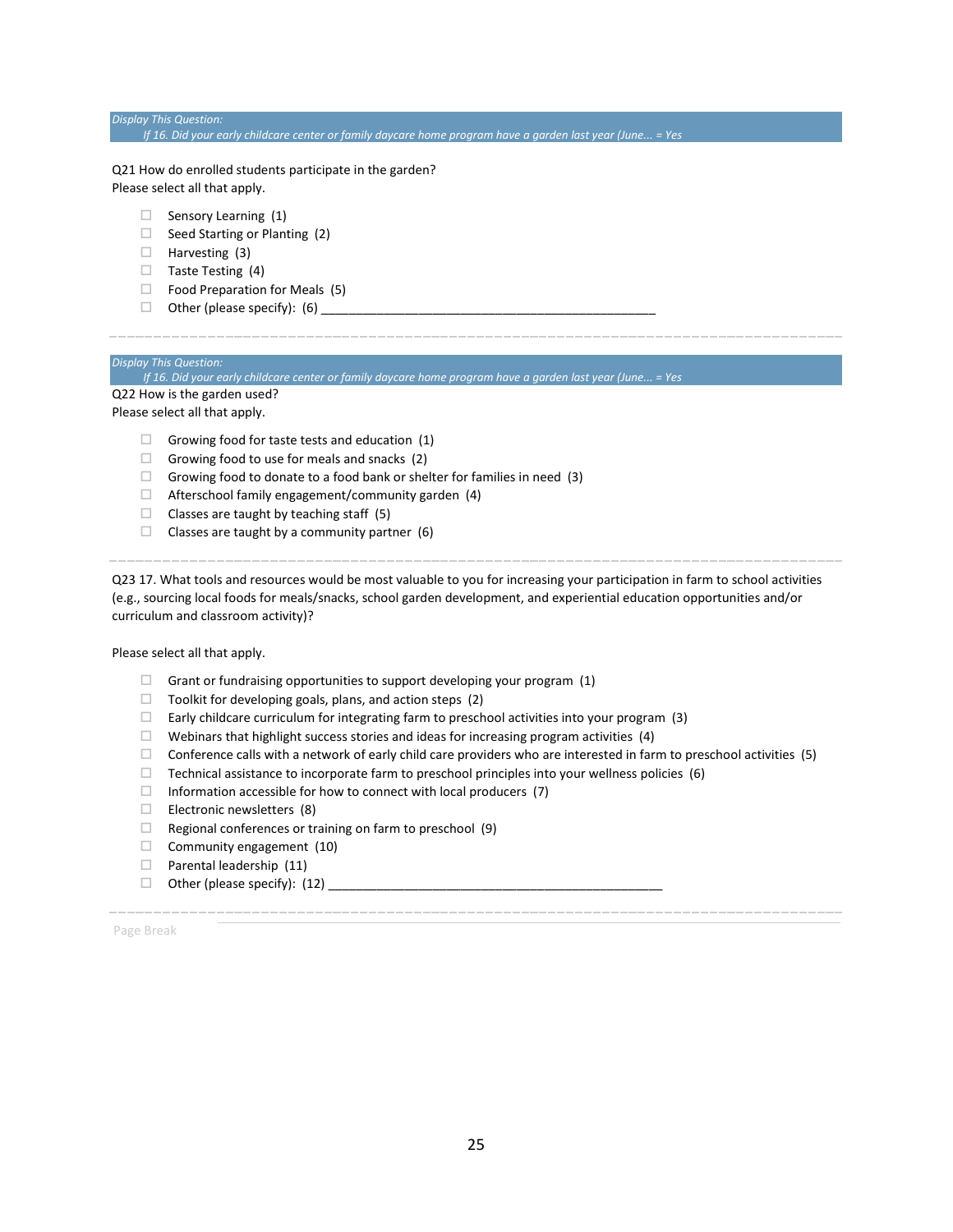|                                                                                          | Very important (1) | Slightly important (2) | Not at all important (3) |
|------------------------------------------------------------------------------------------|--------------------|------------------------|--------------------------|
| Access to fresher or higher-<br>quality food (1)                                         | O                  | $\bigcirc$             | $\bigcirc$               |
| Support for local economy<br>and community (2)                                           | ∩                  |                        |                          |
| Support of local farmers (3)                                                             |                    |                        |                          |
| Lower meal costs (4)                                                                     | ∩                  |                        | ( )                      |
| Teach children about where<br>food comes from and how it<br>is grown (5)                 | O                  | ∩                      | $\bigcirc$               |
| Improve health of children<br>(6)                                                        | O                  | ∩                      | $\bigcirc$               |
| Public relations and<br>promotion (7)                                                    | $\bigcirc$         |                        | ∩                        |
| Appeals to parents (8)                                                                   | O                  | ∩                      | ∩                        |
| Provide children with<br>experiential and<br>developmentally<br>appropriate learning (9) | O                  | Ο                      | $\bigcirc$               |
| Other (please specify): (10)                                                             | O                  |                        | ∩                        |

Q24 18. How important are the following in your early childcare center or family daycare home program's decision to take part in Farm to Early Care Education activities?

Q25 19. What resources, equipment, or technical assistance not mentioned previously in this survey would be helpful or necessary to move forward with Farm to ECE efforts at your early childcare center or family daycare home program? Please feel free to state any needs or additional information you would like to share in this space.

\_\_\_\_\_\_\_\_\_\_\_\_\_\_\_\_\_\_\_\_\_\_\_\_\_\_\_\_\_\_\_\_\_\_\_\_\_\_\_\_\_\_\_\_\_\_\_\_\_\_\_\_\_\_\_\_\_\_\_\_\_\_\_\_ \_\_\_\_\_\_\_\_\_\_\_\_\_\_\_\_\_\_\_\_\_\_\_\_\_\_\_\_\_\_\_\_\_\_\_\_\_\_\_\_\_\_\_\_\_\_\_\_\_\_\_\_\_\_\_\_\_\_\_\_\_\_\_\_

**End of Block: Main**

**Start of Block: Final**

Q26 Please fill out the information below if you'd like to receive a complementary package of farm to school materials (e.g., stickers, temporary tattoos, curriculum and cookbooks) for use at your center. Note that the information provided here will not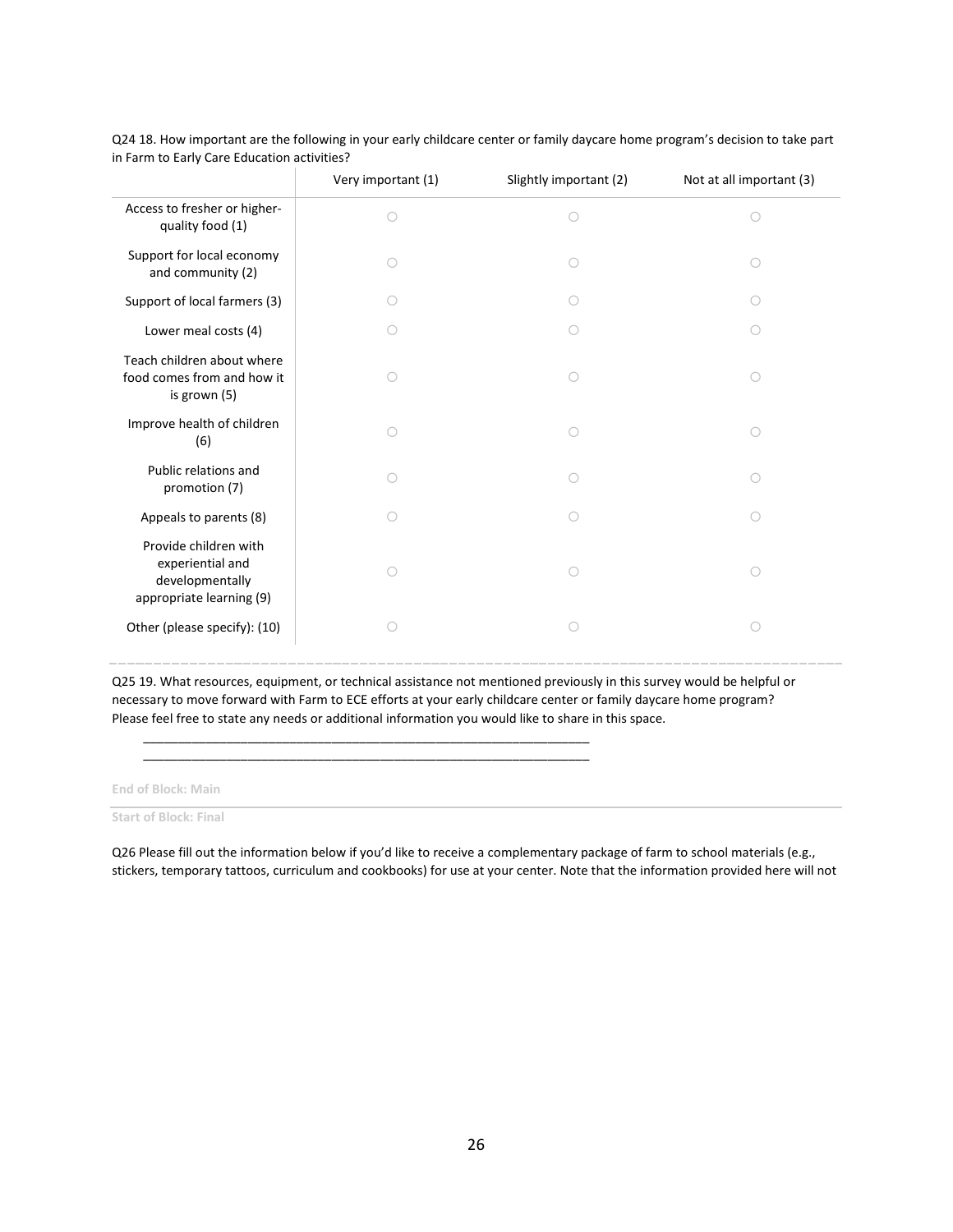be associated with your survey responses. Otherwise, please hit the "Submit" button below.

| City: $(5)$                |
|----------------------------|
|                            |
|                            |
|                            |
|                            |
| <b>End of Block: Final</b> |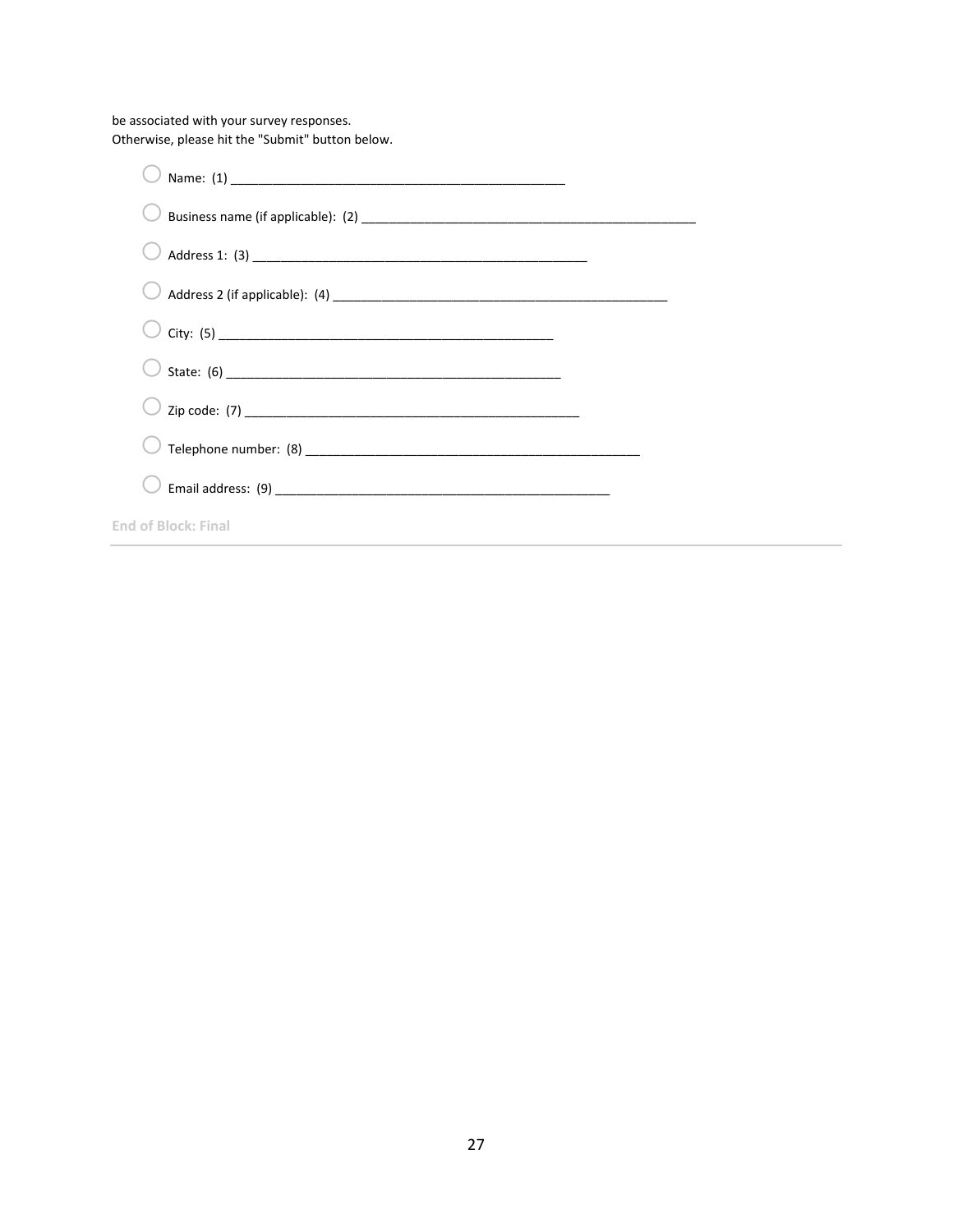# <span id="page-27-0"></span>Appendix B: Farm to ECE Tables

| Table 1: Type of program (check all that apply) (n=306) |     |
|---------------------------------------------------------|-----|
| Licensed family daycare home program                    | 73% |
| Child care center $-$ single site                       | 16% |
| Non-profit Center                                       | 6%  |
| Child care center - multiple-sites                      | 5%  |
| Head Start and/or Early Head Start Center               | 3%  |
| <b>Faith-based Center</b>                               | 3%  |
| Private                                                 | 2%  |
| Preschool or childcare through a K-12 school            |     |
| district                                                | 2%  |
| Other:                                                  | 2%  |
| Exempt family daycare home program                      | 1%  |
|                                                         |     |

| Table 1a: Type of program: other write in |  |
|-------------------------------------------|--|
| <b>Adult Day Center</b>                   |  |
| At Risk After School Sites                |  |
| Dual License                              |  |
| Home school                               |  |
| Homeless shelter                          |  |

### Table 2: Enrollment numbers (totals)

|                 | Full-time | Part-time |
|-----------------|-----------|-----------|
| Infants         | 1027      | 144       |
| <b>Toddlers</b> | 1975      | 871       |
| Preschoolers    | 2934      | 2387      |
| School-aged     | 4157      | 41285     |
| Totals          | 10093     | 44687     |

### Table 3: Service demographics (n=308)

| Urban        | 42% |
|--------------|-----|
| Suburban     | 20% |
| Rural        | 57% |
| Tribal       | 1%  |
| I don't know | 8%  |

Table 4: Does your program receive Child and Adult Care Food Program funding for meals? (n=303)

| Yes          | 98% |
|--------------|-----|
| No           | 1%  |
| I don't know | 1%  |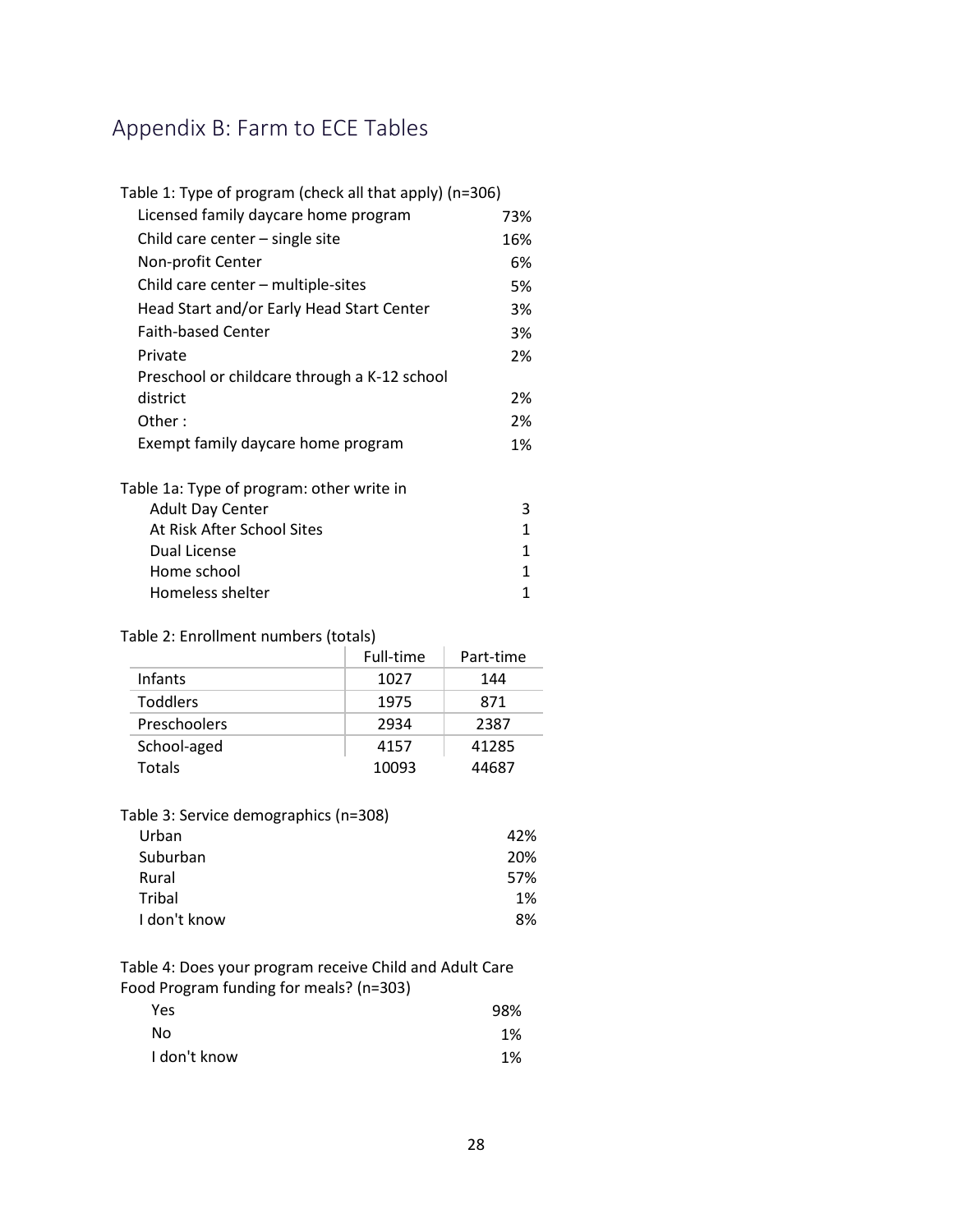| Table 5: How often do you prepare snacks or meals from |
|--------------------------------------------------------|
|                                                        |
| 68%                                                    |
| 25%                                                    |
| 3%                                                     |
| 1%                                                     |
| 2%                                                     |
| 1%                                                     |
|                                                        |

Table 6: Select the Farm to School activities your early childcare center or family daycare home program participates in.

|                                                                                                                                                      | Overall | Among F2S sites |
|------------------------------------------------------------------------------------------------------------------------------------------------------|---------|-----------------|
| Serving local food products at meals or snacks                                                                                                       | 53%     | 79%             |
| Creating and tending edible gardens                                                                                                                  | 34%     | 51%             |
| Conducting education activities such as farmers visiting the                                                                                         |         |                 |
| classroom, farm visits, cooking/food education focused on local                                                                                      |         |                 |
| foods, or educational sessions for parents about these activities                                                                                    | 14%     | 20%             |
| Table 7: Does your early childcare center or family daycare home program plan to                                                                     |         |                 |
| increase or introduce farm to preschool activities in the next year? (n=101)                                                                         |         |                 |
| Yes                                                                                                                                                  | 16%     |                 |
| <b>No</b>                                                                                                                                            | 18%     |                 |
| I don't know                                                                                                                                         | 64%     |                 |
| Table 8: How long has your early childcare center or family daycare home program<br>been engaged in Farm to Early Care Education activities? (n=200) |         |                 |
| Less than 1 year                                                                                                                                     | 20%     |                 |
| Between 1 and 3 years                                                                                                                                | 22%     |                 |
| More than 3 years                                                                                                                                    | 35%     |                 |
| I don't know                                                                                                                                         | 24%     |                 |
| Table 9: If your early childcare center or family daycare home program currently                                                                     |         |                 |
| purchases locally grown food, please indicate where it is purchased. (n=289)                                                                         |         |                 |
| Farmers' markets                                                                                                                                     | 46%     |                 |
| Donated garden produce from parents or community members                                                                                             | 43%     |                 |
| Garden grown produce from your childcare garden                                                                                                      | 34%     |                 |
| Food distributors                                                                                                                                    | 10%     |                 |
| Directly from farms                                                                                                                                  | 9%      |                 |
| <b>USDA</b> foods                                                                                                                                    | 8%      |                 |
| <b>Community Supported Agriculture Programs</b>                                                                                                      | 2%      |                 |
| Food Hubs                                                                                                                                            | 1%      |                 |
| Other:                                                                                                                                               | 6%      |                 |
| Does not currently purchase any locally grown food                                                                                                   | 22%     |                 |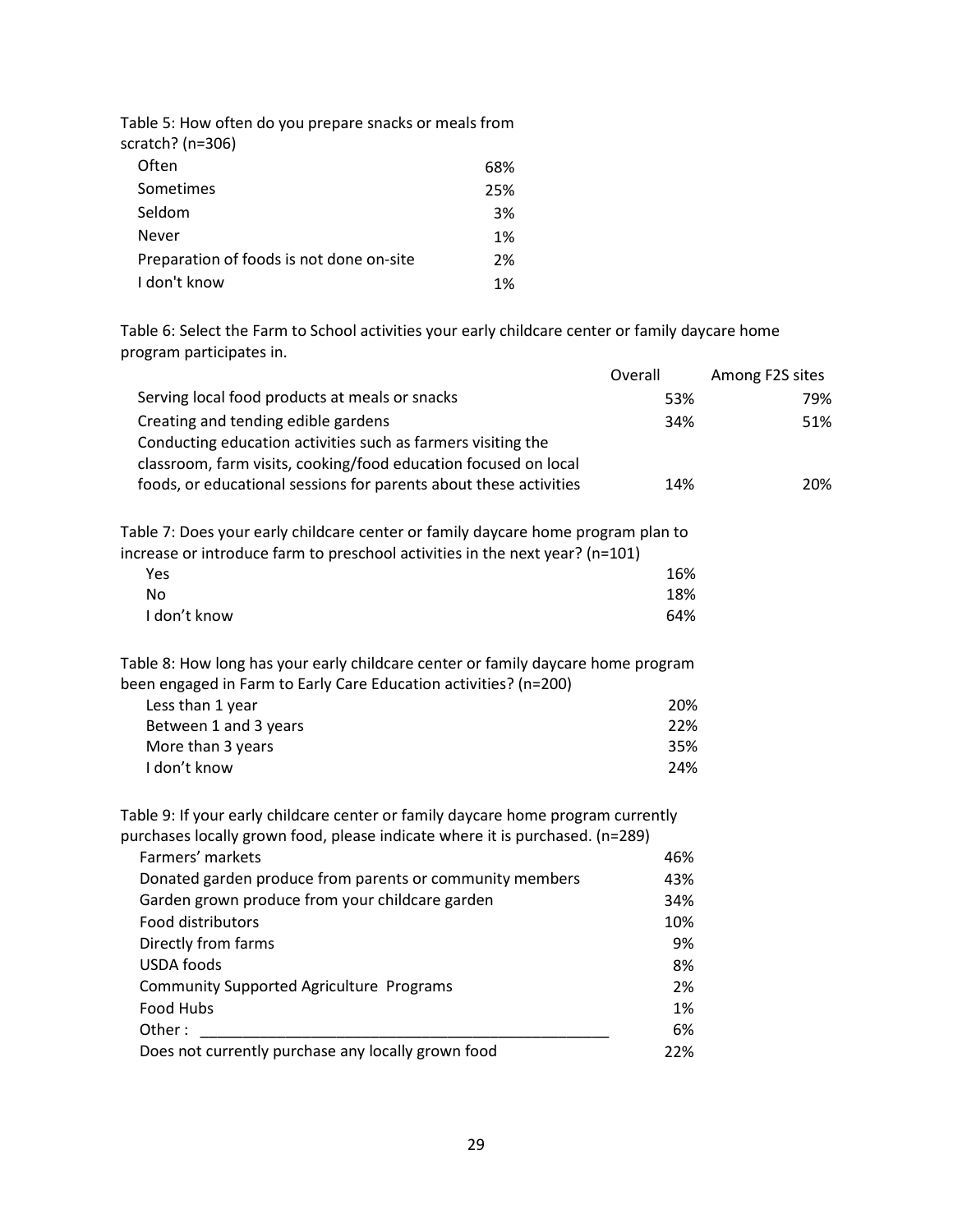|                                                        | Selected at all | #1  |
|--------------------------------------------------------|-----------------|-----|
| Cost/price of items                                    | 56%             | 25% |
| Seasonality of fruits and vegetables                   | 53%             | 21% |
| Availability of local foods                            | 34%             | 9%  |
| Knowledge on how to order local items                  | 26%             | 10% |
| Storage                                                | 24%             | 6%  |
| Food safety                                            | 18%             | 2%  |
| Obtaining information about product availability       | 17%             | 6%  |
| Quality                                                | 13%             | 2%  |
| Delivery considerations                                | 13%             | 3%  |
| Processing requirements                                | 9%              | 2%  |
| Availability of processed/precut products              | 6%              | 1%  |
| Finding new suppliers/farmers                          | 6%              | 3%  |
| Payment arrangements                                   | 4%              | 2%  |
| Packaging of items                                     | 3%              | 1%  |
| Labor concerns                                         | 2%              | 0%  |
| Access to kitchen equipment to prepare the local foods | 1%              | 0%  |
| Other problematic concerns :                           | 3%              | 2%  |

Table 10: What are the top three barriers you face when procuring local products? Please only select three items from the list provided. (n=289) Selected at all #1

### Table 11: Frequency of serving local foods at site

|                      | Daily | One or<br>more times<br>a week | One or<br>more times<br>a month | A few times<br>a year | Almost<br>never | Never |
|----------------------|-------|--------------------------------|---------------------------------|-----------------------|-----------------|-------|
| Vegetables           | 27%   | 27%                            | 15%                             | 16%                   | 6%              | 9%    |
| <b>Fruits</b>        | 27%   | 21%                            | 16%                             | 18%                   | 8%              | 10%   |
| Milk                 | 35%   | 3%                             | 1%                              | 4%                    | 10%             | 48%   |
| <b>Other Dairy</b>   | 11%   | 21%                            | 2%                              | 3%                    | 13%             | 51%   |
| <b>Bakery items</b>  | 7%    | 18%                            | 19%                             | 13%                   | 14%             | 29%   |
| Meat/poultry         | 24%   | 16%                            | 7%                              | 6%                    | 12%             | 34%   |
| Eggs                 | 6%    | 26%                            | 15%                             | 12%                   | 12%             | 30%   |
| Herbs or spices      | 10%   | 13%                            | 11%                             | 6%                    | 15%             | 45%   |
| Plant-based proteins | 4%    | 15%                            | 12%                             | 6%                    | 13%             | 49%   |
| Grains and flour     | 20%   | 9%                             | 4%                              | 3%                    | 13%             | 52%   |
| Other:               | 8%    | 2%                             | 4%                              | 0%                    | 10%             | 76%   |

Table 12: Please estimate the percentage of food purchased from local sources for your programs and select the response that best represents the percentage (n=248)

| 0%               | 17% |
|------------------|-----|
| $1 - 5%$         | 42% |
| 5-20%            | 24% |
| 20-50%           | 11% |
| Greater than 50% | 6%  |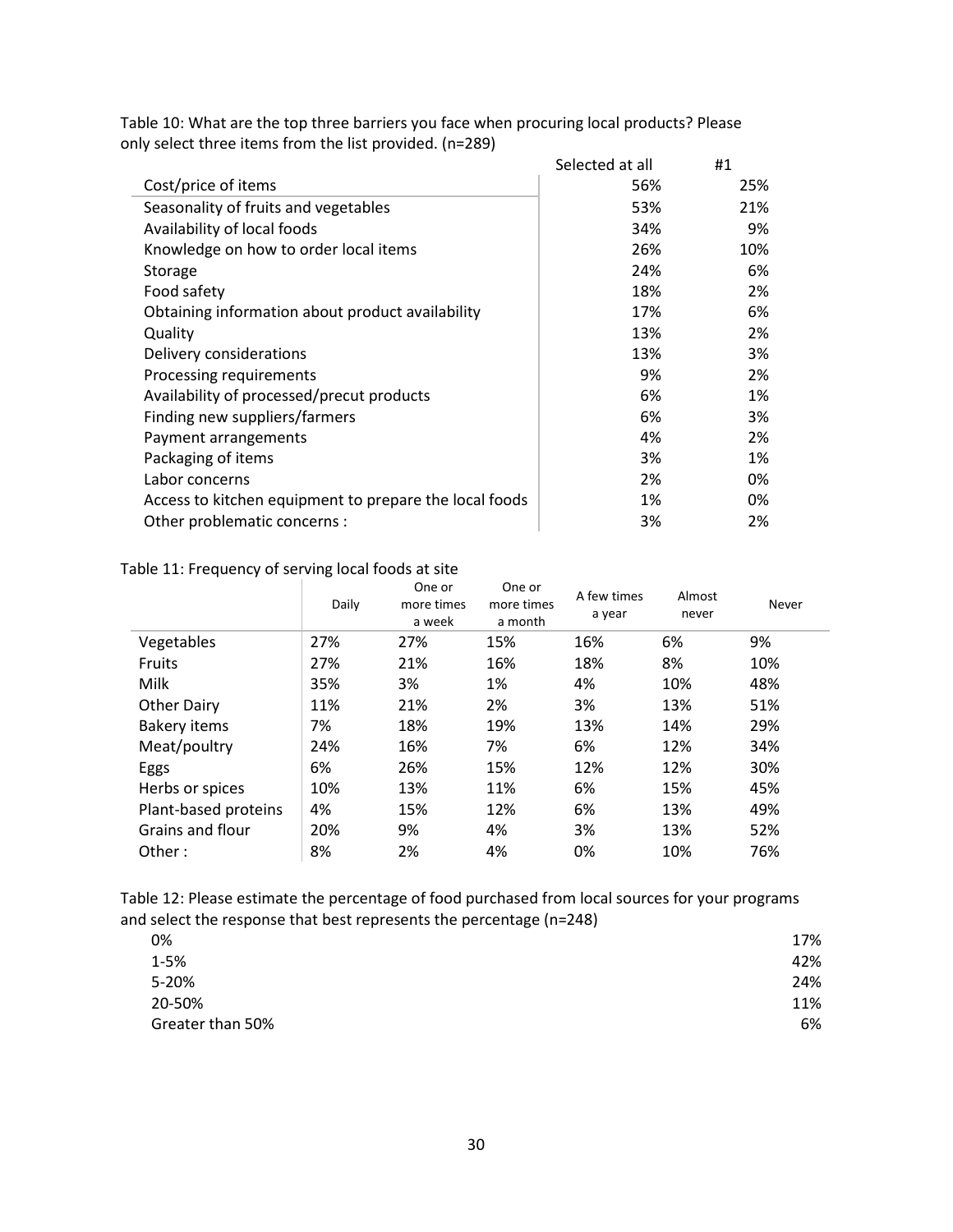Table 13: Based on value of the food items in dollars, please list the top 5 specific LOCAL food items your early childcare center or family daycare home program has purchased over the past year. (n=162)

|                     | Out of all<br>n | Out of Rs |     |
|---------------------|-----------------|-----------|-----|
| Apples              | 85              | 12%       | 52% |
| Cucumbers           | 79              | 11%       | 49% |
| Tomatoes            | 69              | 10%       | 43% |
| <b>Beef</b>         | 44              | 6%        | 27% |
| Watermelon          | 38              | 5%        | 23% |
| <b>Total listed</b> | 692             |           |     |

|  |  | Table 13a: Top 5 local items purchased in the last year |  |
|--|--|---------------------------------------------------------|--|
|--|--|---------------------------------------------------------|--|

| Apples         | 85             |
|----------------|----------------|
| Cucumbers      | 79             |
| Tomatoes       | 69             |
| <b>Beef</b>    | 44             |
| Watermelon     | 38             |
| Corn           | 36             |
| Chicken        | 28             |
| Eggs           | 25             |
| Vegetables     | 23             |
| Cantaloupe     | 20             |
| Fruit          | 20             |
| Zucchini       | 15             |
| <b>Bread</b>   | 14             |
| Squash         | 14             |
| <b>Bananas</b> | 13             |
| Peaches        | 13             |
| Peppers        | 12             |
| Green beans    | 10             |
| Milk           | 10             |
| Potatoes       | 10             |
| salad mix      | 9              |
| Lettuce        | 8              |
| Meat           | 7              |
| strawberries   | $\overline{7}$ |
| Carrots        | 6              |
| Onions         | 6              |
| Oranges        | 6              |
| grapes         | 5              |
| Melons         | 5              |
| pears          | 5              |
| Pork           | 5              |
| pumpkins       | 5              |
| Green peppers  | 4              |
| Cheese         | 3              |
| Honey          | 3              |
|                |                |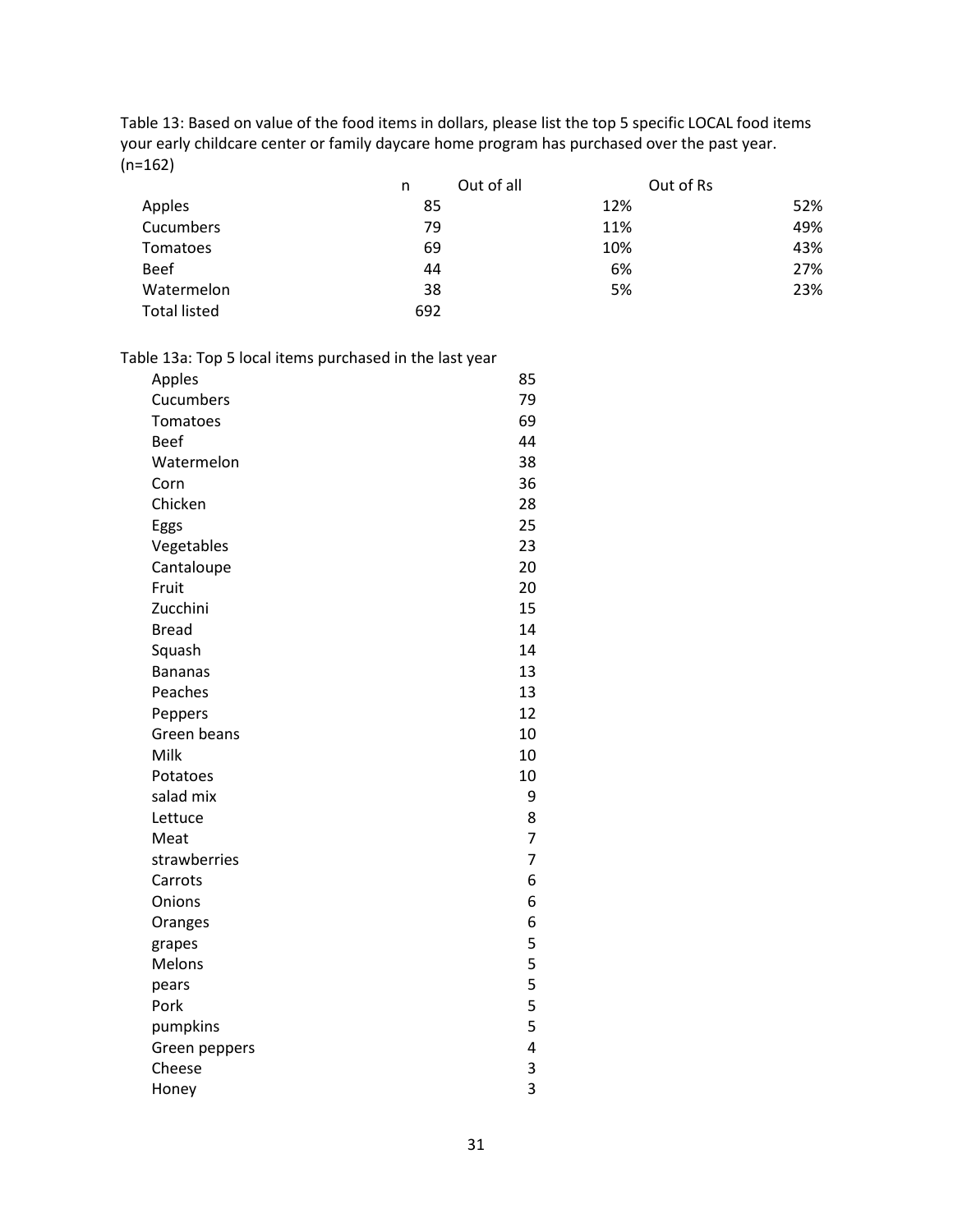| Bakery              | 2                       |
|---------------------|-------------------------|
| Eggplant            | $\overline{\mathbf{c}}$ |
| avocado             | $\mathbf{1}$            |
| Bacon               | $\mathbf 1$             |
| basil               | $\overline{1}$          |
| beans               | 1                       |
| beets               | $\overline{1}$          |
| <b>Bell peppers</b> | $\overline{1}$          |
| <b>Berries</b>      | $\mathbf{1}$            |
| blueberries         | $\mathbf 1$             |
| Cereal              | $\mathbf 1$             |
| cilantro            | $\overline{1}$          |
| Dairy               | $\overline{1}$          |
| <b>Dinner Rolls</b> | 1                       |
| graham crackers     | $\overline{1}$          |
| greens              | $\overline{1}$          |
| Herbs               | 1                       |
| Kale                | $\mathbf 1$             |
| kiwi                | 1                       |
| Mango               | $\overline{1}$          |
| Pasta               | $\overline{1}$          |
| pineapple           | $\mathbf{1}$            |
| Produce             | $\mathbf 1$             |
| raspberries         | $\mathbf{1}$            |
| turkey              | $\mathbf 1$             |
| waffles             | $\overline{1}$          |
| Yogurt              | $\mathbf 1$             |

Table 14: Please list any LOCAL products your early childcare center or family daycare home program has been unable to purchase due to barriers such as lack of supply or costs. (n=73)

|                     | n   | Out of all | Out of Rs |
|---------------------|-----|------------|-----------|
| Meats               | 17  | 8%         | 23%       |
| Fruit               | 12  | 6%         | 16%       |
| <b>Beef</b>         | 10  | 5%         | 14%       |
| Chicken             | 9   | 4%         | 12%       |
| Milk                | 9   | 4%         | 12%       |
| <b>Total listed</b> | 209 |            |           |

Table 14a: Top 5 local items unable to purchase

| Meats       | 17 |
|-------------|----|
| Fruit       | 12 |
| <b>Beef</b> | 10 |
| Chicken     | 9  |
| Milk        | 9  |
| Apples      | 8  |
| Eggs        | 6  |
| Oranges     | 6  |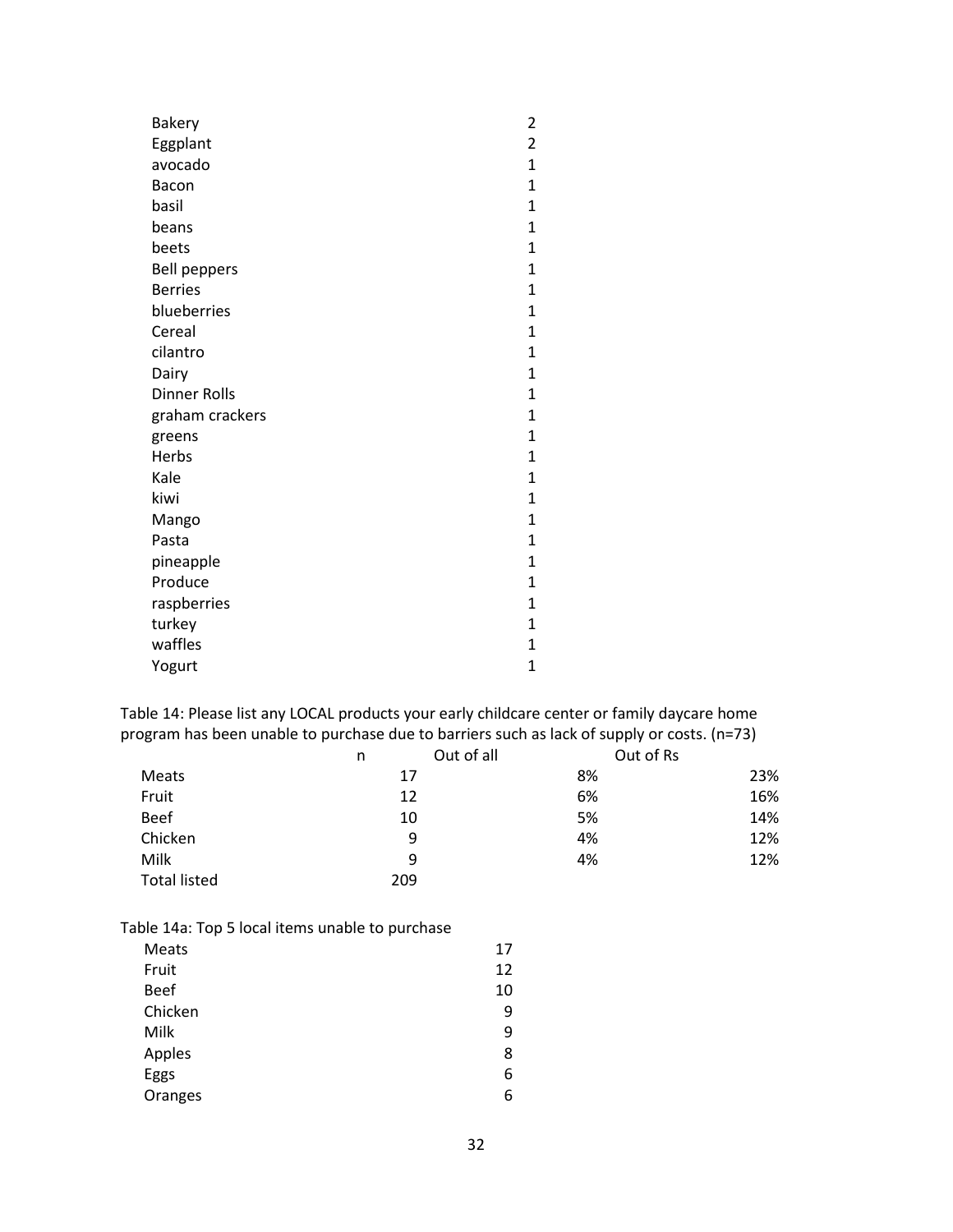| <b>Bread</b>           | 5                       |
|------------------------|-------------------------|
| <b>Nuts</b>            | 5                       |
| Peaches                | 5                       |
| <b>Strawberries</b>    | 5                       |
| Dairy                  | 4                       |
| Grains                 | 4                       |
| Potatoes               | 4                       |
| Tomatoes               | 4                       |
| Vegetables             | 4                       |
|                        | 4                       |
| Yogurt<br><b>Beans</b> | 3                       |
| <b>Blueberries</b>     | 3                       |
| Cheese                 | 3                       |
| Fish                   | 3                       |
|                        |                         |
| Grapes                 | 3                       |
| Pears                  | 3                       |
| Peas                   | 3<br>3                  |
| Pork                   |                         |
| Avocados               | $\overline{\mathbf{c}}$ |
| Broccoli               | $\overline{\mathbf{c}}$ |
| carrots                | $\overline{\mathbf{c}}$ |
| cherries               | $\overline{\mathbf{c}}$ |
| Flour                  | $\overline{\mathbf{c}}$ |
| Green beans            | $\overline{\mathbf{c}}$ |
| Herbs                  | $\overline{\mathbf{c}}$ |
| Lettuce                | $\overline{c}$          |
| Melons                 | $\overline{a}$          |
| Pineapple              | $\overline{\mathbf{c}}$ |
| Produce                | $\overline{\mathbf{c}}$ |
| Turkey                 | $\overline{\mathbf{c}}$ |
| Watermelon             | $\overline{c}$          |
| <b>Whole Grains</b>    | $\overline{c}$          |
| asparagus              | $\mathbf{1}$            |
| <b>Baked goods</b>     | 1                       |
| <b>Baking goods</b>    | $\mathbf{1}$            |
| bananas                | $\mathbf{1}$            |
| Beef hot dogs          | $\mathbf{1}$            |
| berries                | 1                       |
| black eyed peas        | $\overline{1}$          |
| blackberries           | $\mathbf{1}$            |
| <b>Brussel sprouts</b> | $\mathbf{1}$            |
| Cantaloupe             | $\mathbf{1}$            |
| celery                 | 1                       |
| Citrus fruit           | $\mathbf{1}$            |
| Corn                   | 1                       |
| cucumbers              | $\mathbf{1}$            |
| green peppers          | $\mathbf{1}$            |
| Kale                   | $\mathbf{1}$            |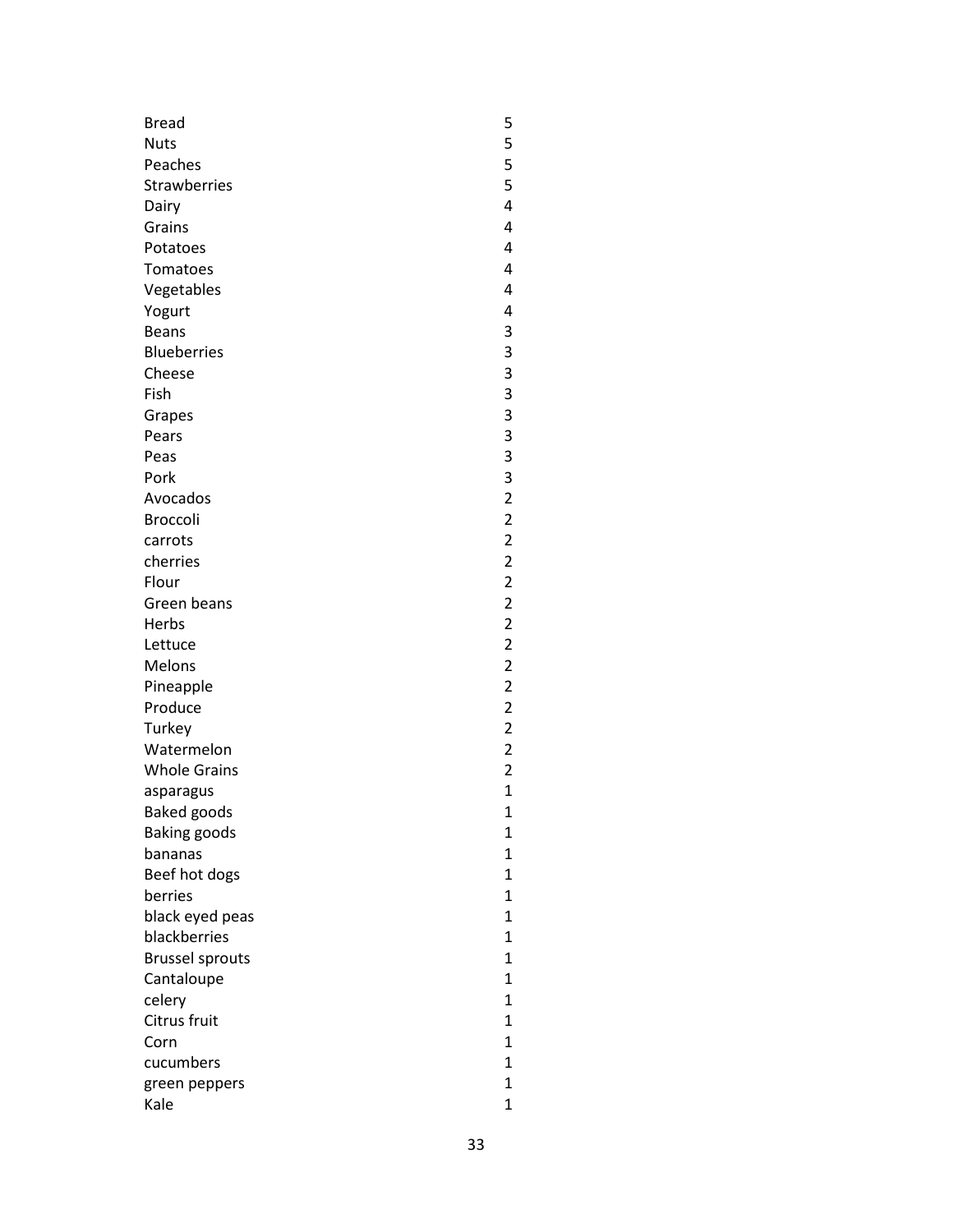| <b>Nectarines</b>                 | 1            |
|-----------------------------------|--------------|
| Oatmeal                           | 1            |
| Okra                              | 1            |
| Organic                           | 1            |
| <b>Other Dairy</b>                | 1            |
| Out of season produce             | $\mathbf{1}$ |
| pasteurized eggs                  | 1            |
| Peppers                           | 1            |
| <b>Plant Protein</b>              | 1            |
| plums                             | 1            |
| poultry                           | $\mathbf{1}$ |
| raspberries                       | 1            |
| Seafood                           | 1            |
| seasonal veggies                  | $\mathbf{1}$ |
| Some certain fruits, like peaches | 1            |
| Variety of fruit                  | 1            |
| Vegetables cucumbers green beans  | 1            |
| Veggies (out of season)           | 1            |
| Winter vegetables                 | 1            |
| zucchini                          | 1            |

Table 15: Do you have a set curriculum or information resources for any of your Farm to Early Childcare and Education activities? (n=244)

| $\frac{1}{2}$ , $\frac{1}{2}$ , $\frac{1}{2}$ , $\frac{1}{2}$ , $\frac{1}{2}$ , $\frac{1}{2}$ , $\frac{1}{2}$ , $\frac{1}{2}$ , $\frac{1}{2}$ , $\frac{1}{2}$ , $\frac{1}{2}$ , $\frac{1}{2}$ , $\frac{1}{2}$ , $\frac{1}{2}$ , $\frac{1}{2}$ , $\frac{1}{2}$ , $\frac{1}{2}$ , $\frac{1}{2}$ , $\frac{1$ |     |
|-----------------------------------------------------------------------------------------------------------------------------------------------------------------------------------------------------------------------------------------------------------------------------------------------------------|-----|
| Yes : the control of the control of the control of the control of the control of the control of the control of                                                                                                                                                                                            | 7%  |
| - No                                                                                                                                                                                                                                                                                                      | 84% |
| I don't know                                                                                                                                                                                                                                                                                              | 9%  |
|                                                                                                                                                                                                                                                                                                           |     |

### Table 15a: Curriculum

| <b>CACFP</b>                                                            | 1 |
|-------------------------------------------------------------------------|---|
| CACFP gives us some in each visit                                       | 1 |
| cooking matters at the store/nutrition curriculum provided by the state | 1 |
| Creative curriculum                                                     | 1 |
| Creative Curriculum, NAP SACC                                           | 1 |
| Farm to School for Early Childhood                                      | 1 |
| Gee Whiz Kids                                                           | 1 |
| Grow it, Try it, Like it                                                | 2 |
| Mother goose time has farm month                                        | 1 |
| Nap Saac                                                                | 1 |
| Nap Sac                                                                 | 1 |
| the basic Farm to Preschool Curriculum from NDE CACFP                   | 1 |
| USDA's My Plate curriculum                                              | 1 |
| we grow lots of our items to use but not a set program                  | 1 |
| we plant our gardens                                                    | 1 |
|                                                                         |   |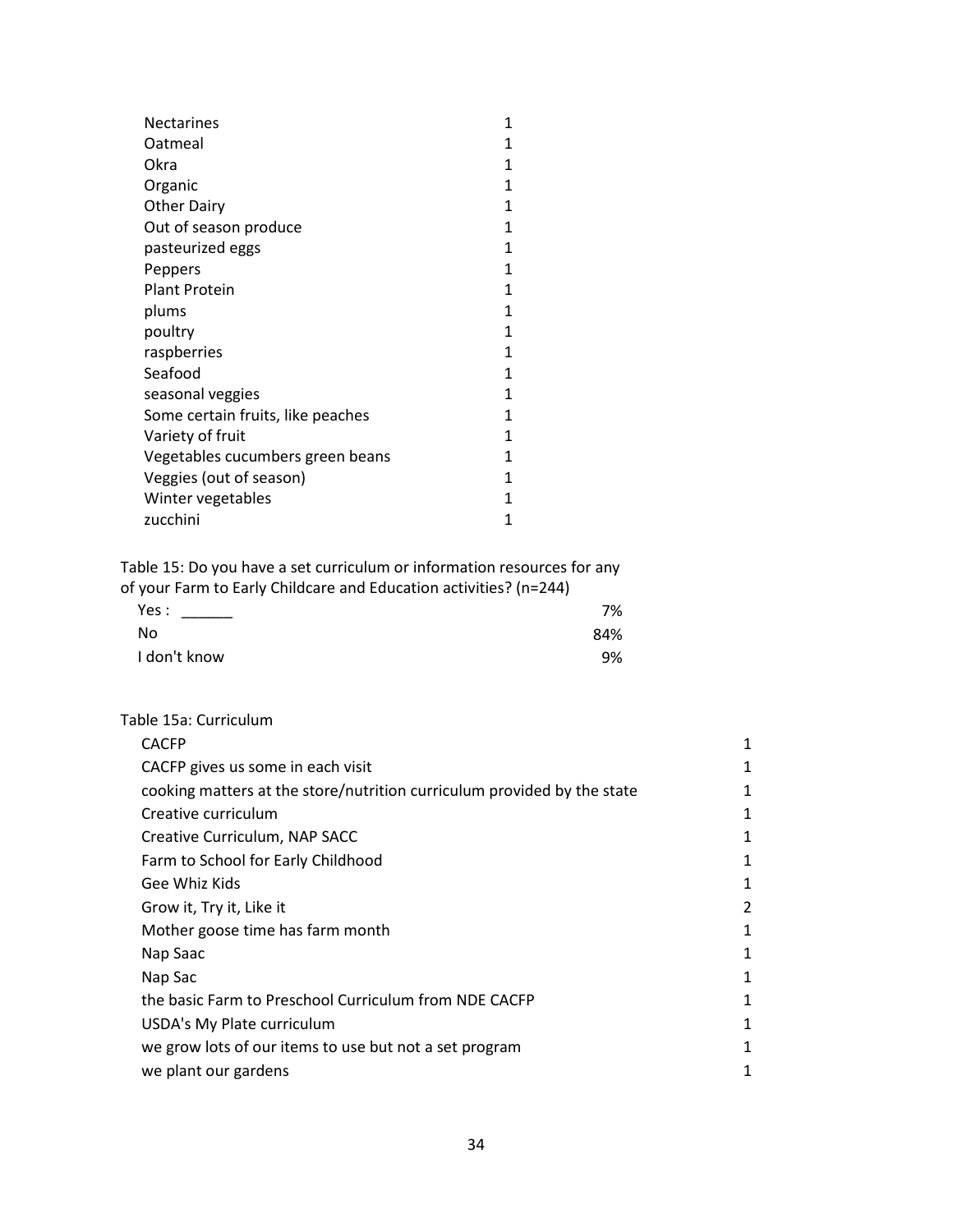Table 16: Activities in action, planning, or neither

|                                            | Already doing | Yes, we plan to start<br>this activity by<br>school year 2018-19 | No, we do not plan<br>to start this activity |
|--------------------------------------------|---------------|------------------------------------------------------------------|----------------------------------------------|
| Educating children about locally grown     |               |                                                                  |                                              |
| food, how food grows, where it comes       | 42%           | 32%                                                              | 26%                                          |
| from                                       |               |                                                                  |                                              |
| Planting or working with children in an    | 39%           | 21%                                                              | 40%                                          |
| edible garden at your site                 |               |                                                                  |                                              |
| Holding taste tests/cooking                |               |                                                                  |                                              |
| demonstrations of locally produced         | 16%           | 16%                                                              | 68%                                          |
| foods                                      |               |                                                                  |                                              |
| Holding taste tests/cooking                | 16%           | 13%                                                              | 71%                                          |
| demonstrations of school-based gardens     |               |                                                                  |                                              |
| Conducting field trips to farms, gardens,  | 15%           | 19%                                                              | 66%                                          |
| or farmers markets                         |               |                                                                  |                                              |
| Promoting locally produced foods in        | 9%            | 20%                                                              | 70%                                          |
| general at the site                        |               |                                                                  |                                              |
| Having farmers visit the site              | 8%            | 14%                                                              | 78%                                          |
| Other Farm to ECE activities :             | 6%            | 5%                                                               | 89%                                          |
| <b>Celebrating National Farm to School</b> | 6%            | 33%                                                              | 61%                                          |
| Month                                      |               |                                                                  |                                              |
| Hosting a special event or day related to  | 5%            | 19%                                                              | 76%                                          |
| food and farms                             |               |                                                                  |                                              |
| Working with local farmers/producers       |               |                                                                  |                                              |
| to develop a specific food product using   | 5%            | 10%                                                              | 85%                                          |
| local foods                                |               |                                                                  |                                              |
| Hosting farm to school related             | 4%            | 10%                                                              | 86%                                          |
| community events                           |               |                                                                  |                                              |
| Having a chef visit the site               | 4%            | 12%                                                              | 84%                                          |
|                                            |               |                                                                  |                                              |

Table 16a: Other activities

4H healthy foods program

I teach food groups, why fresh whole foods are healthy

Never heard of this program

Parents coming to pick from our garden

We have a big garden and our church has a community garden and we help with this project.

we plant our gardens

Table 17: Did your early childcare center or family daycare home program have a garden last year? (n=248)

| Yes | 46% |
|-----|-----|
| No  | 55% |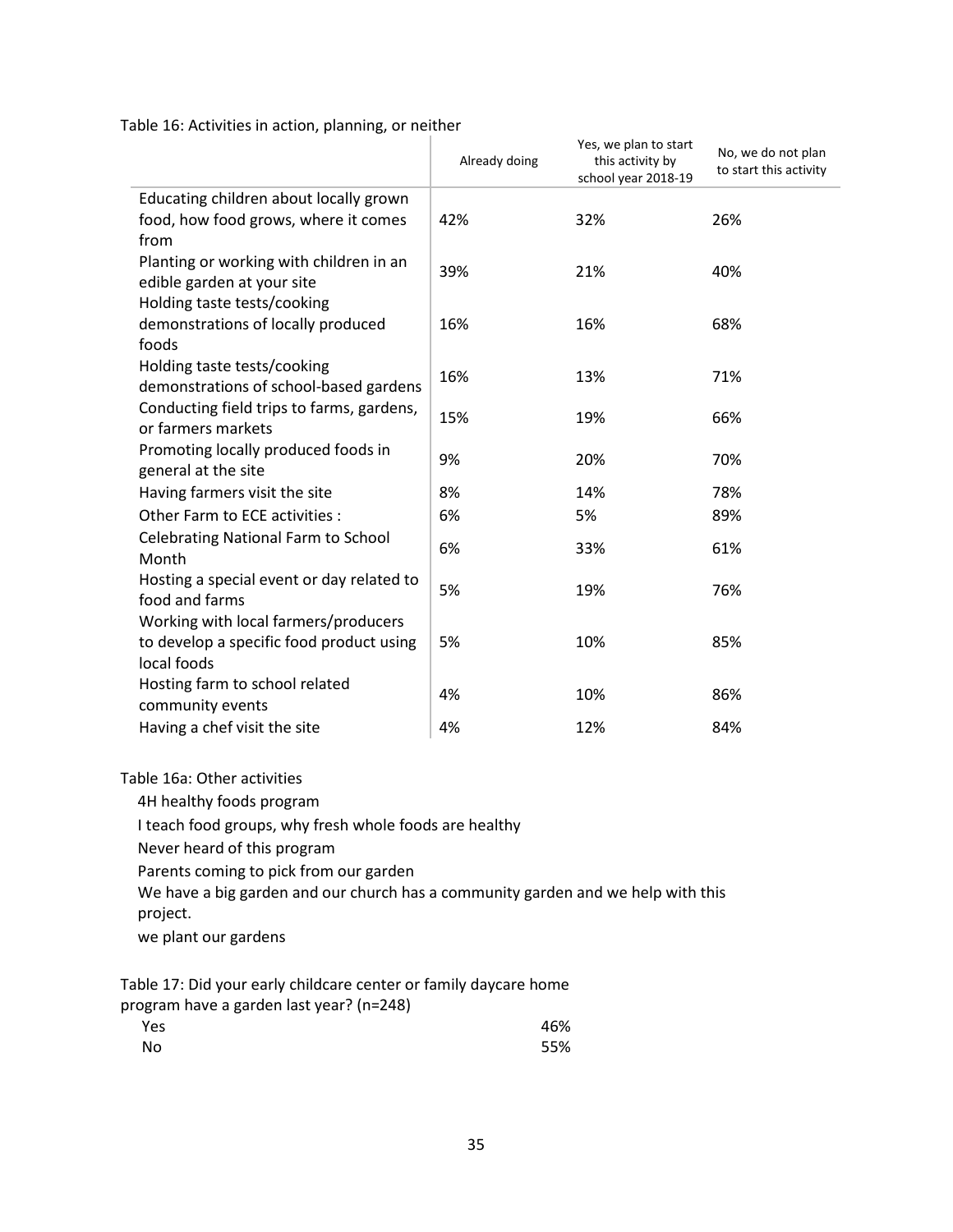| Table 18: Who manages the garden? (n=248) |                |
|-------------------------------------------|----------------|
| Provider/Center Administrator             | 87%            |
| Custodial Staff                           | 3%             |
| <b>Teaching Staff</b>                     | 24%            |
| <b>Parent Volunteers</b>                  | 4%             |
| <b>Community Volunteers</b>               | 6%             |
| Other:                                    | 19%            |
| Other: children                           | 13%            |
| Table 18a: Management - other             |                |
| children                                  | 8              |
| Children helped too                       | $\mathfrak{p}$ |
| Classes                                   | 1              |
| <b>Community Garden</b>                   | 1              |
| kids                                      |                |

| .                 |   |
|-------------------|---|
| me                |   |
| Me the home owner |   |
| My family         |   |
| My husband and I  | ₹ |
|                   |   |

Table 19: How do enrolled students participate in the garden?

| Please select all that apply. (n=109) |  |
|---------------------------------------|--|
| Sensory Learning                      |  |

| Sensory Learning                  | 68% |
|-----------------------------------|-----|
| Seed Starting or Planting         | 76% |
| <b>Harvesting</b>                 | 87% |
| <b>Taste Testing</b>              | 92% |
| <b>Food Preparation for Meals</b> | 50% |
| Other:                            | 6%  |

Table 19a: Student participation other making art pro. making sure it gets watered only we prepare salad with the kids watering watering, weeding, observing growth Weeding/watering

| Table 20: How is the garden used? Please select all that apply. (n=112) |     |
|-------------------------------------------------------------------------|-----|
| Growing food for taste tests and education                              | 58% |
| Growing food to use for meals and snacks                                | 93% |
| Growing food to donate to a food bank or shelter for families in        |     |
| need                                                                    | 9%  |
| Afterschool family engagement/community garden                          | 5%  |
| Classes are taught by teaching staff                                    | 15% |
| Classes are taught by a community partner                               | 2%  |
|                                                                         |     |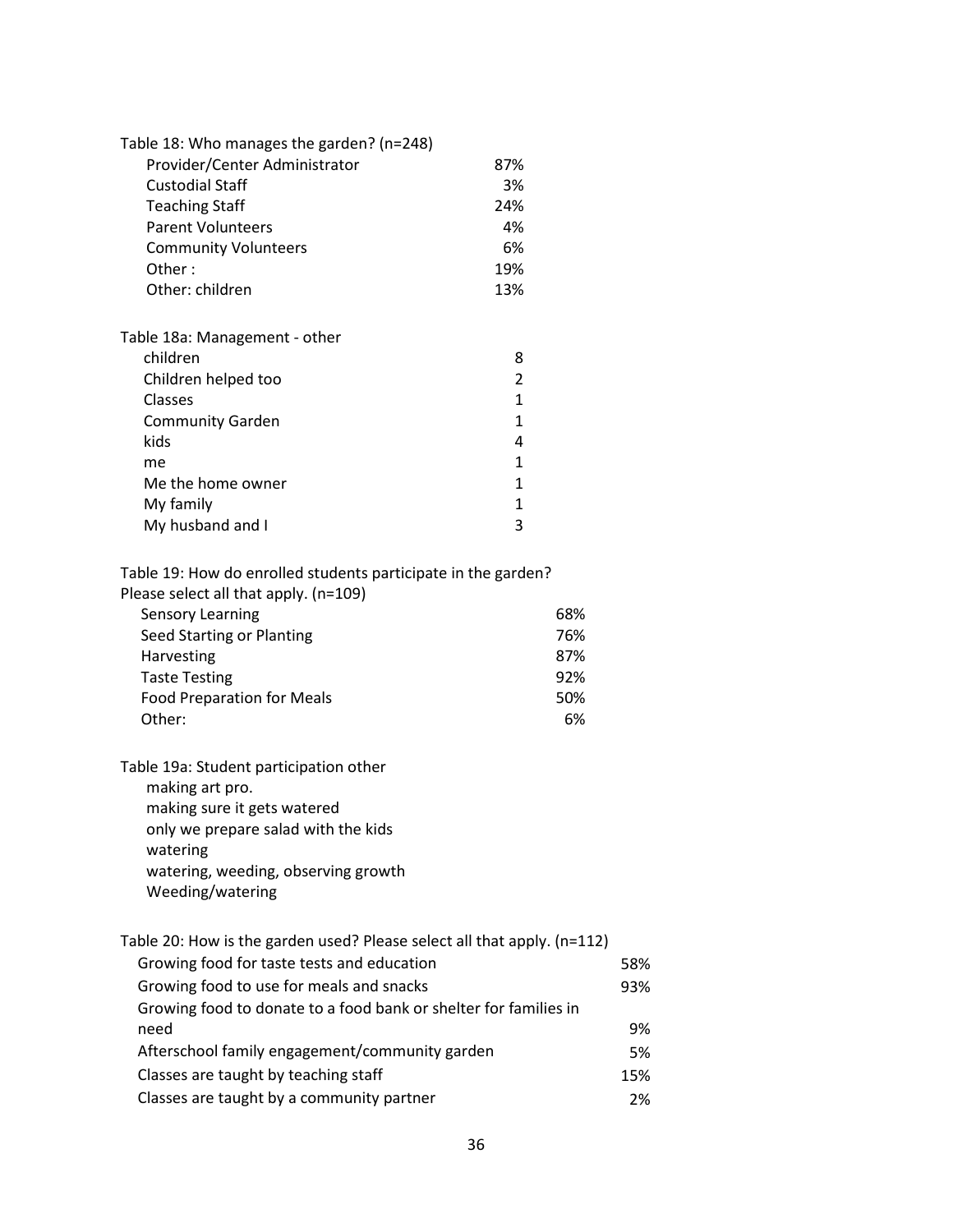Table 21: What tools and resources would be most valuable to you for increasing your participation in farm to school activities? Please select all that apply. (n=211)

| Early childcare curriculum for integrating farm to preschool activities into your   |     |
|-------------------------------------------------------------------------------------|-----|
| program                                                                             | 67% |
| Grant or fundraising opportunities to support developing your program               | 58% |
| Toolkit for developing goals, plans, and action steps                               | 55% |
| Information accessible for how to connect with local producers                      | 42% |
| Electronic newsletters                                                              | 33% |
| Webinars that highlight success stories and ideas for increasing program activities | 28% |
| Regional conferences or training on farm to preschool                               | 23% |
| Community engagement                                                                | 20% |
| Technical assistance to incorporate farm to preschool principles into your wellness |     |
| policies                                                                            | 16% |
| Parental leadership                                                                 | 14% |
| Conference calls with a network of early child care providers who are interested in |     |
| farm to preschool activities                                                        | 10% |

Table 21a: Tools and resources other

access to food

any resources as providers that we can have access to is always helpful and valuable in

implementing and carrying out program curriculum and enriching our kids development

Are packaging of farm raised meats, cheese and eggs ok per CACFP?

Easy fast recipes for foods kids are most likely to eat

guidelines, rules & regulations, how to get started, training

I am not interested. Kids simply need fed healthy food (which I already serve) and time to play! I have property and would like to use this for a larger garden so kids to set up for a farmers market in the community

More program time

None

Retiring. Don't need anything anymore.

Training for Staff (especially those without gardening Knowledge

We do not have much of a meal program and no food preparation on site

Table 22: Importance in deciding to taking part in Farm to ECE activities (n=234)

|                                                                                | Verv<br>important | Slightly<br>important | Not at all<br>important |
|--------------------------------------------------------------------------------|-------------------|-----------------------|-------------------------|
| Improve health of children                                                     | 89%               | 9%                    | 2%                      |
| Lower meal costs                                                               | 83%               | 15%                   | 2%                      |
| Provide children with experiential and<br>developmentally appropriate learning | 79%               | 18%                   | 3%                      |
| Teach children about where food comes from and<br>how it is grown              | 78%               | 19%                   | 2%                      |
| Access to fresher or higher-quality food                                       | 69%               | 28%                   | 3%                      |
| Support of local farmers                                                       | 61%               | 35%                   | 4%                      |
| Support for local economy and community                                        | 56%               | 40%                   | 3%                      |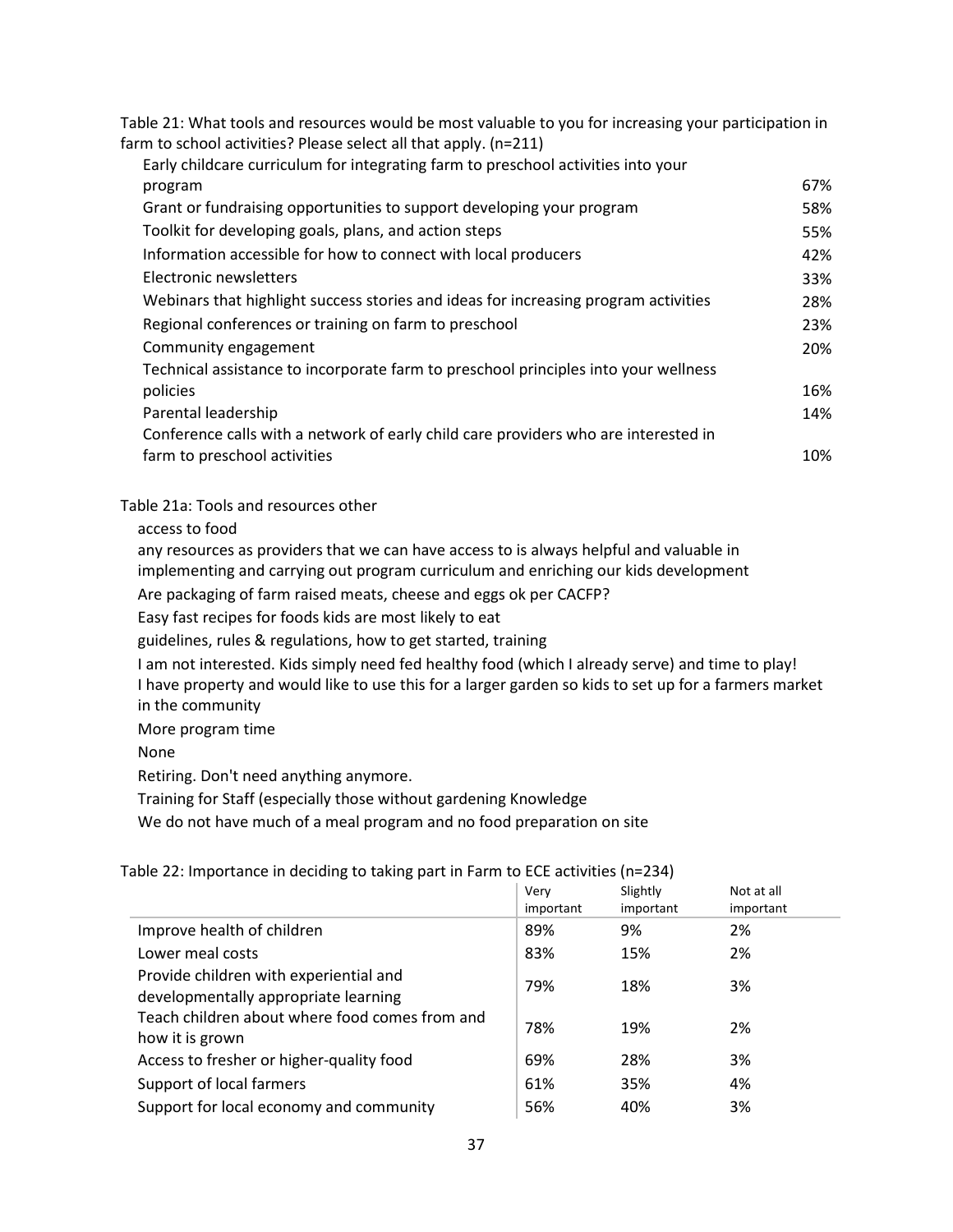| Appeals to parents             | 47% | 48% | 5%  |
|--------------------------------|-----|-----|-----|
| Public relations and promotion | 25% | 56% | 19% |
| Other:                         | 30% | 39% | 30% |

Table 23: What resources, equipment, or technical assistance not mentioned previously in this survey would be helpful or necessary to move forward with Farm to ECE efforts at your early childcare center or family daycare home program? Please feel free to state any needs or additional information you would like to share in this space.

A coach of some kind to help out in the beginning to help with bumps in the road. As a home daycare provider, I work about 60 hours a week, with children, shopping, and paperwork, not to mention a bit of stress - some weeks more than others. I do cook almost everything from scratch, and having more conveniently located and affordably priced local products would be wonderful, but for me, the ideal would be to have them available at my local grocery store, so I don't have to make additional trips. I realize this would require a mark-up in price, perhaps out of my price range, so probably not feasible, but making additional shopping excursions is probably not in my plans right now, to be honest. I buy locally produced items when I can, but I'm either unaware of other avenues, or unwilling to spend additional time, when I feel my nutrition program is meeting the needs of the children, and even better than many others in my area. Educating the children is another matter, and one I take seriously, so additional resources are always welcome. Thanks for the opportunity to provide input. As an additional bit of info, I did have a membership in a CSA up until this year, but I was not able to use the vast amounts of kale and chard that I received each year, and decided to let the membership go. I still miss the melons, but seeing all that food go to waste bothered me. Hopefully someone else is using it....! Better access to these local foods and parental involvement to help getting children to eat and like more of these foods.

Connecting providers to community resources such as farmers or having an awareness of where farmers markets in the Omaha area are located.

Cooking classes to educate providers

financial funding and parent involvement

Funding

Give is us daycare homes and Centers enough money to buy good and healthy food for the children . Sometimes our money that we get is enough carry throw the whole month

Grants for raised garden beds! With back problems this would really help me to implement more farm to daycare activities and home grown fruits and veggies!

Guidelines of when to plant each fruit/vegetable. How they grow well and when they are ready to pick.

Hands on teaching of the teachers to develop skills in gardening. The director doesn't have the time to develop and support the needs of a continuing summer project. Teachers need to be interested and be able to lend their support and time in daily activities of gardening.

How to get started, who to contact, training for staff, hours/pay for staff to do this, examples, paperwork, rules & regs, guidelines, safety, storage. Being in a rural area, we cover [NUMBER] counties. We buy everything from either the local grocery stores or through [FOOD

DISTRIBUTORS]. Our programs only run August through May, so trying to do a garden is pretty challenging. Setting up this program would take some "out of the box" thinking. I do not know if our budget would cover the costs to start a program like this, plus the extra hours our staff would need to do this. Or even extra staff to do this could be an extreme challenge. The fresh fruits and vegetables we get at the local stores does not last long, or it starts spoiling right away. We can't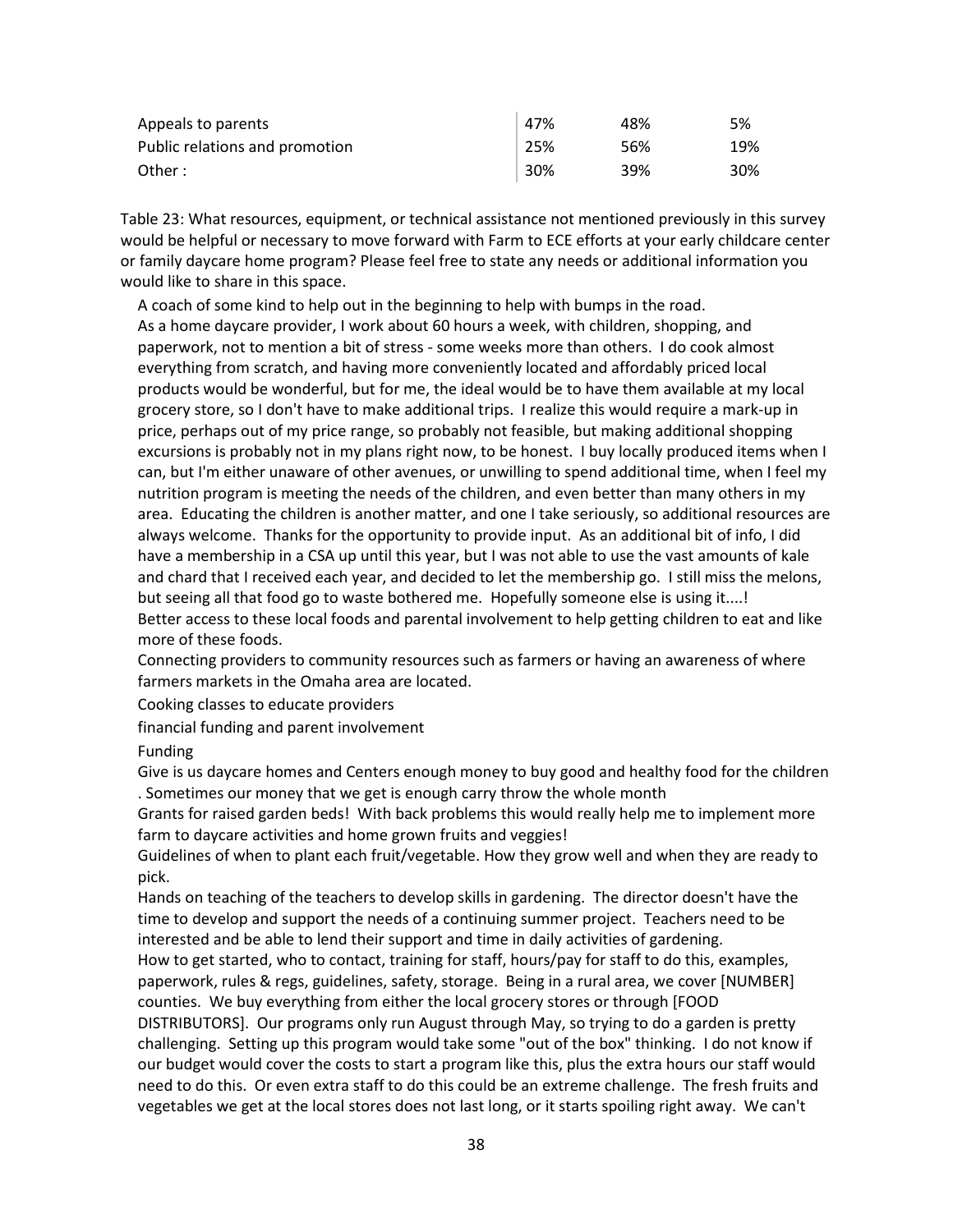afford to go to the store daily, only weekly, and fresh fruits and vegetables tend to go bad fast. So trying to come up with storage and ways to make the food last longer is something we are always working on. Time management is a big problem as well. I have two full time job duties now, so adding more responsibilities and time to what I already do is very intimidating, so extra budget money to hire extra help is almost a necessity.

I am in a [MULTIUSE] building and really do not have space to plant a garden on sight.

I am not interested in participating in this program. Thank you!

I AM SO HAPPY THAT IT IS FINALLY GOING TO BE INVOLVED INTHE EARLY CHILDHOOD PROGRAMS TO TEACH OUR CHILDREN HOW TO GROW AND HOW IMPORTANT IT IS FOR FARMERS WHAT THEY DO, TO MAKES US HEALTHY FOOD

i have used curriculum grow it try it like it. love the two bite club book . children love books:) I only use fruits and vegetables for day care; thought we weren't allowed dairy & meat from local farms due to packaging and processing guidelines for CACFP

I think it's important for children to learn and see where are fresh vegetables come from. It's also important for children to have healthy meals three times a day.

I would like a starter kit with vegetable seeds so when I get a garden set up next spring the kids and I can be ready

I would love for some one to point me to the right direction on getting starting.

I would love to have a garden with my daycare children every year. I managed to grow a small garden for about three years. This was due to a couple of trees I had removed. I am not able to have a garden because I live in a very wooded area. So I don't have enough sun. We really enjoyed it and I miss it.

I would need to develop the ground and make boxes or use tires to plant different items with a fence so the animals wouldn't get in and eat it all to share. Then we could build a little mobile cart to sell produce, which is right across from [A SCHOOL] and [SITES] could participate as having field trips to come and play in the dirt, sow the seed and watch it grow.

Information on how to get started. Information on how to plant and grow a garden. Seed packets with easy to grow plants and easy to understand directions.

It is difficult for 3-5 year olds to really understand if vegetable or fruit grow on trees or in the ground, a curriculum really needs to be short ad to the point

Knowledge on where to purchase products, cost effectiveness

Laws regulate no home canned foods can be served to daycare children... which makes serving local food very seasonal at my in-home daycare.

Money set aside so that providers can afford to feed the children the different foods. Many time what is reimbursed for meals does not even cover what is cost if you have a great deal of high end income children in your facility.

Monthly/weekly support Seed packets

more information

More information about participating the program.

No comments

Partnerships with food programs such as ALDI and WholeFoods mentioned on their websites.

seed starter packages, child sized hand tools. some live plants like strawberries.

Seeds sent to childcare providers that would be appropriate for our climate

Teach how to plant a vegetable garden and/or herb garden, how to manage upkeep on it, and keep pests out of the garden.